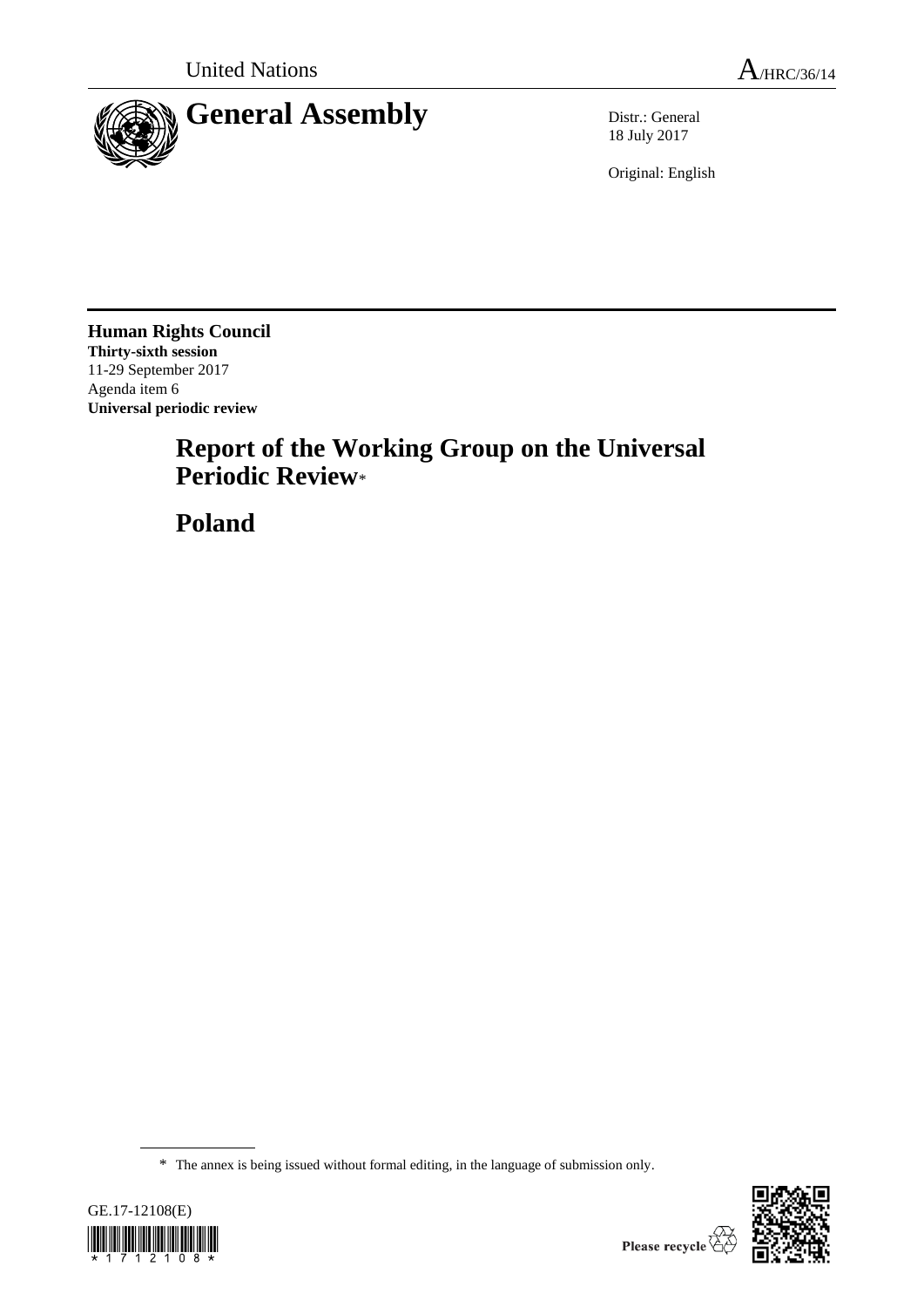## **Introduction**

1. The Working Group on the Universal Periodic Review, established in accordance with Human Rights Council resolution 5/1, held its twenty-seventh session from 1 to 12 May 2017. The review of Poland was held at the 13th meeting, on 9 May 2017. The delegation of Poland was headed by the Under-Secretary of State and Ministry of Foreign Affairs, Renata Szczech. At its 17th meeting, held on 11 May 2017, the Working Group adopted the report on Poland.

2. On 13 February 2017, the Human Rights Council selected the following group of rapporteurs (troika) to facilitate the review of Poland: Hungary, India and Venezuela (Bolivarian Republic of).

3. In accordance with paragraph 15 of the annex to Human Rights Council resolution 5/1 and paragraph 5 of the annex to Council resolution 16/21, the following documents were issued for the review of Poland:

(a) A national report submitted/written presentation made in accordance with paragraph 15 (a) (A/HRC/WG.6/27/POL/1);

(b) A compilation prepared by the Office of the United Nations High Commissioner for Human Rights (OHCHR) in accordance with paragraph 15 (b) (A/HRC/WG.6/27/POL/2);

(c) A summary prepared by OHCHR in accordance with paragraph 15 (c) (A/HRC/WG.6/27/POL/3).

4. A list of questions prepared in advance by Belgium, Czechia, Germany, Mexico, the Netherlands, Norway, Sweden, Slovenia, Spain, Switzerland, the United Kingdom of Great Britain and Northern Ireland and the United States of America was transmitted to Poland through the troika. These questions are available on the extranet of the universal periodic review.

## **I. Summary of the proceedings of the review process**

#### **A. Presentation by the State under review**

5. Poland, a candidate for the 2020-2022 term of the Human Rights Council, considered human rights to be an issue of utmost importance. Since 2001, Poland had cooperated fully with all special procedures and continued to extend to them a standing invitation to visit Poland at their convenience.

6. The national report of Poland had been drafted by the Ministry of Foreign Affairs on the basis of contributions from various governmental agencies responsible for fulfilling human rights-related obligations domestically. In drafting the report, Poland had strived to make the entire process as transparent as possible, duly notifying members of parliament of its course and organizing an information meeting with representatives of non-governmental organizations (NGOs) to listen to any comments and concerns. Contributions had also been received from the Ombudsman (Human Rights Commissioner) and the Ombudsman for Children.

7. Since the previous review, in 2012, Poland had signed and ratified a number of international conventions.

8. Poland was particularly concerned with protecting children's rights. In 2015, major amendments had been made to the Polish Family and Guardianship Code, elevating the protection of children. Those changes had served to eliminate automatic decisions that limit the custody rights of a parent during divorce or separation, and replace them with the child's guaranteed right to both parents. As such, decisions to restrict parental custody rights were taken only in extreme circumstances.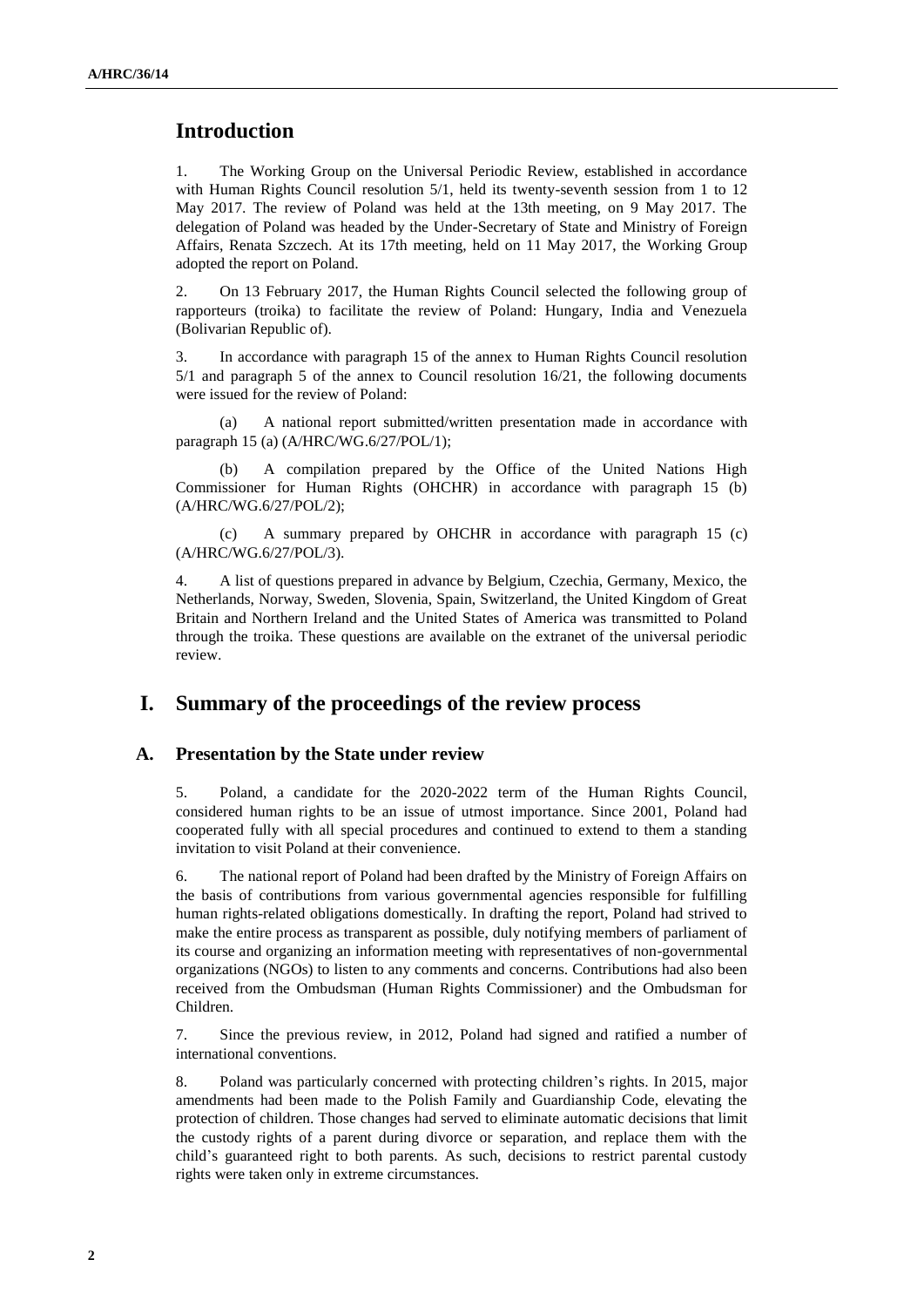9. The "Family 500+" programme had been introduced in 2016 to improve children's living conditions, in particular those who were most deprived, and to provide for the disbursement of parental monthly benefits of approximately 500 zlotys (approximately \$125) for the second and each consecutive child in the family, household income notwithstanding, and for the first child for families with a household income below a certain threshold. The programme, which delivered funds to 3.8 million children in 2.56 million families, had lowered the relative poverty threat index by 4 per cent and the overall poverty threat in the community of children under 17 by 50 per cent.

Poland considered protecting vulnerable groups, persons with disabilities, to be of particular importance, hence why the Council of Ministers had adopted a resolution in December 2016 concerning the so-called "For Life" programme of comprehensive support for families. The programme assisted families that included persons with disabilities, especially parents raising children with disabilities. It included solutions for assisting pregnant women and their families, early assistance for children and their families and support, rehabilitation and residential aid. Work was in progress to draft a strategy for disabled persons for the period 2017-2030, to provide comprehensive support to such persons at every stage of life.

11. Poland had successfully implemented a number of recommendations submitted during the 2012 review cycle.

12. The Under-Secretary of State thanked all the States that had submitted advance questions and responded to some of them.

13. In response to the questions raised by Mexico and the United Kingdom on securing women's rights, she stated that, between 2013 and 2016, Poland had implemented the National Programme of Activities for Equal Treatment. This was a comprehensive governmental strategy comprising action to support persons who had been discriminated against or threatened with discrimination. Many initiatives within the Programme aimed to improve the well-being of women and tackle the problems they faced. A decision had already been made to continue the Programme in the years to come. The new edition was expected to be finalized in the fourth quarter of 2017.

14. Concerning the question by Sweden on criminalizing hate speech related to gender identity, sexual orientation or disability, it was reported that courts in Poland took into account the perpetrator's motivation when determining the type and level of penalty. Pursuant to article 53 (2) of the Criminal Code, this included gender identity, sexual orientation and disabilities.

15. Article 53 applied to all acts criminalized under the Code, such as causing bodily harm or defamation. The provision in question was of a general nature and did not limit the type of motivation that had to be taken into account by the courts. Article 212 included provisions that criminalized the slander of a person or a group of persons in relation to conduct or traits that might discredit him/her/them in the face of public opinion, or result in a loss of confidence necessary to engage in certain activities. Those provisions also applied to slander on the grounds of gender identity, sexual orientation and disabilities.

16. Regarding the so-called secret prisons of the United States Central Intelligence Agency, numerous requests for international legal assistance had been filed and plenipotentiaries of victims had been provided with access to case files, although the status of part of the ongoing investigation was classified. The plenipotentiaries participated in selected proceedings and exercised the rights of the victims. In addition, the Polish authorities were actively seeking to obtain appropriate diplomatic assurances from the United States authorities for the applicants.

17. In response to the question by Switzerland concerning media freedom, the National Media Council Law of 22 June 2016 had appointed the National Media Council as an authority responsible for supervising public media activities. The Law altered the form of managing public media, excluding any government influence over the media or their activities. Under the Law, the management boards and supervisory councils of all public radio and television companies and of the Polish Press Agency were to be appointed by the National Media Council. The Council comprised five members: three appointed by the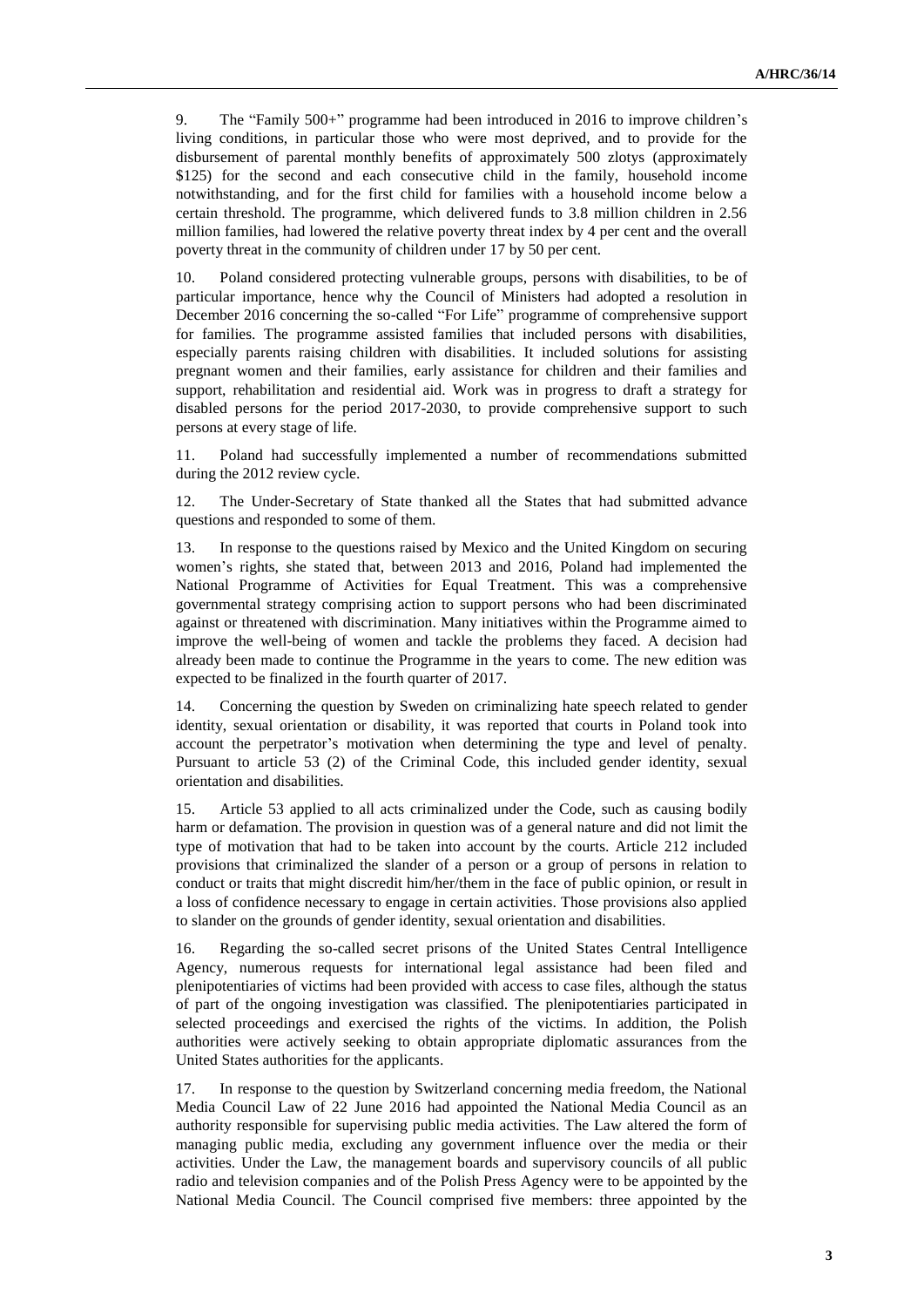*Sejm* (lower house of parliament) and two by the President from among candidates proposed by the opposition. Since initiating its activities, the Council had held open and transparent competitions to select presidents of polish television and radio.

18. The United States raised a question on the criminalization of the use of the phrase "Polish death camps" and the passing of a law for the restitution of private property to individuals. On the criminalization of the phrase, the text of the proposed law included that the illicit act should not be considered a crime if committed within the expression of artistic or scientific activity. Freedom of research and artistic activity was thus explicitly protected under the proposed law. Moreover, criminalization would apply only to claims that were strictly "contrary to historical facts".

19. Similar provisions already existed under the same law, providing for the criminalization of the denial of Nazi German crimes. In that case, freedom of expression was already constricted to a certain extent, for the sake of combating Holocaust denial. That would be extended to encompass ascribing responsibility for the Nazi German crimes to the Polish nation or State. However, the amendments were still proposals and not yet law, and as such might be subject to change.

20. Despite no existing specific law on the subject, the restitution of private property had been under way in Poland for over two decades. The existing legal system in Poland made it clear that any legal or natural person or their heir was entitled to recover pre-war property that had been seized unlawfully by either the Nazi German or the Soviet occupation authorities or by the post-war communist regime. Claimants might proceed through court and administrative procedures. The Polish legal system contained ample provisions that enabled owners or their heirs to claim such property. The relevant legal acts included the Civil Code, the Code of Administrative Procedure and the Law on the Management of Property.

21. According to court or administrative procedures, damages could be paid out of the reprivatization fund administered by the Ministry of Development. From the date it was set up in 2001 until October 2016, the Fund had paid out damages totalling 2.3 billion zlotys to 4,792 natural and 77 legal persons. That sum included damages paid to persons claiming enterprises to which property had not been returned in kind.

22. The delegation of Poland looked forward to a fruitful dialogue with all and would listen to their comments and recommendations and try to respond to all of them.

#### **B. Interactive dialogue and responses by the State under review**

23. During the interactive dialogue, 72 delegations made statements. Recommendations made during the dialogue are to be found in section II of the present report.

24. Serbia encouraged Poland to continue to advance the human rights infrastructure and devote particular attention to strengthening independent and oversight institutions. It noted that fighting all forms of slavery remained a challenge.

25. Sierra Leone commended Poland for updating its national legislation on the rights of migrants and human trafficking and encouraged it to address the rights of Roma peoples and asylum seekers.

26. Latvia noted the concerns regarding the lack of adequate protection mechanisms for victims of domestic violence. It asked about measures envisaged to ensure independent broadcasting of the public television and radio services.

27. South Africa welcomed legislation towards a total ban on corporal punishment and the ratification of the Convention on the Rights of Persons with Disabilities and the Optional Protocol to the Convention on the Rights of the Child on communications procedure.

28. Spain commended the ratification of the Convention on Preventing and Combating Violence against Women and Domestic Violence (the Istanbul Convention). It encouraged Poland to continue to ratify international human rights treaties.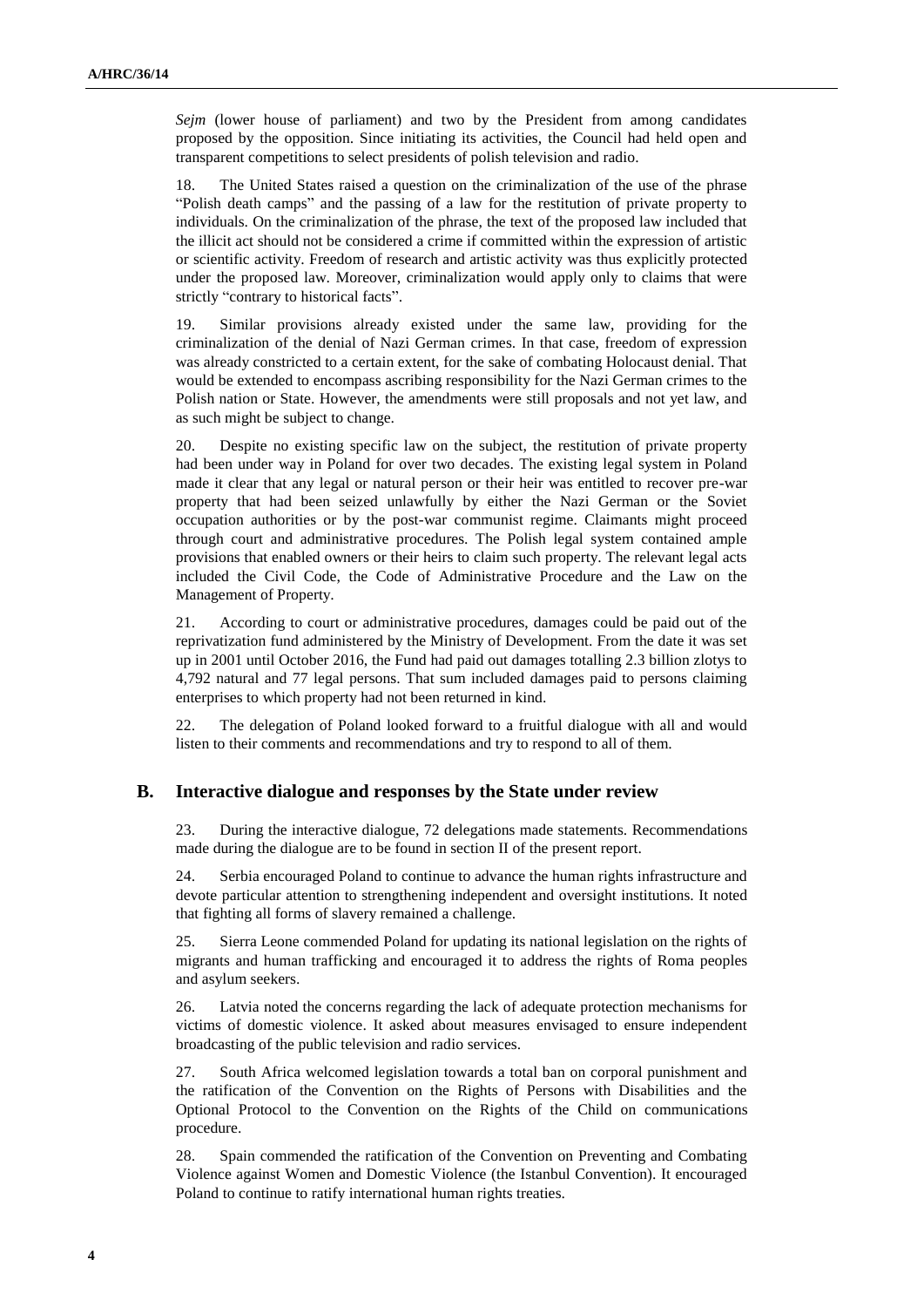29. Sri Lanka encouraged Poland to establish a multi-stakeholder institution against discrimination. It requested Poland to share experiences and challenges in increasing conviction rates on human trafficking cases.

30. The State of Palestine welcomed the steps taken with regard to business and human rights, including the work on a draft national plan to implement the Guiding Principles on Business and Human Rights.

31. Sweden recognized the decrease in poverty levels due to a new child benefit programme to reduce poverty among children and their families, together with increased minimum salaries, and a programme to promote affordable housing.

32. Switzerland noted with satisfaction of the ratification of several instruments and the introduction of measures aiming at financially supporting families with children, hence contributing to reducing poverty.

33. Timor-Leste commended the actions of Poland towards including civil society in the review process, in particular the appointment of the Government Plenipotentiary for Civic Society and amendments to the Criminal Code to define and penalize human trafficking.

34. Turkey welcomed the efforts undertaken through humanitarian aid programmes for refugees and inquired about measures to remedy the situation of children belonging to religious minorities not being offered classes in their own religion.

35. Ukraine commended the priorities outlined in the national report of Poland, in particular those related to combating racial discrimination and xenophobia at various levels of the Government and society.

36. The United Kingdom acknowledged the efforts by Poland in the areas of women's rights, modern slavery, violence against children, access to justice, police misconduct and rights of persons with disabilities.

37. The United States remained deeply concerned about judicial independence. It urged Poland to respect fully the principles of judicial independence, checks and balances and the separation of powers between branches of government.

38. Uruguay encouraged Poland to ratify the International Convention for the Protection of All Persons from Enforced Disappearance, including recognition of its Committee. It welcomed measures to combat violence against women and the reporting record of Poland to treaty bodies.

39. Albania commended the continuing commitment aiming to put in place an effective cooperation mechanism within the public administration with respect to the principle of equal treatment.

40. Algeria congratulated Poland for the progress made, including in the context of the National Action Programme for Equal Treatment and in enhancing the rights of persons with disabilities.

41. Andorra welcomed the signature of the Optional Protocol to the Convention on the Rights of the Child on a communications procedure and the measures taken by the Ombudsman for the Rights of the Child to promote and protect children's rights.

42. Angola noted the ratification of human rights instruments and congratulated Poland on its efforts to respect the rights of women through the implementation of the National Action Programme for Equal Treatment.

43. Argentina congratulated Poland for the ratification of the Second Optional Protocol to the International Covenant on Civil and Political Rights, aiming at the abolition of the death penalty and took note of the part of the national report devoted to the fight against racism.

44. Armenia commended the steps taken to combat hate crime and incitement to hatred, in particular defining liability for incitement or public glorification of extermination of a national, ethnic, racial and religious group.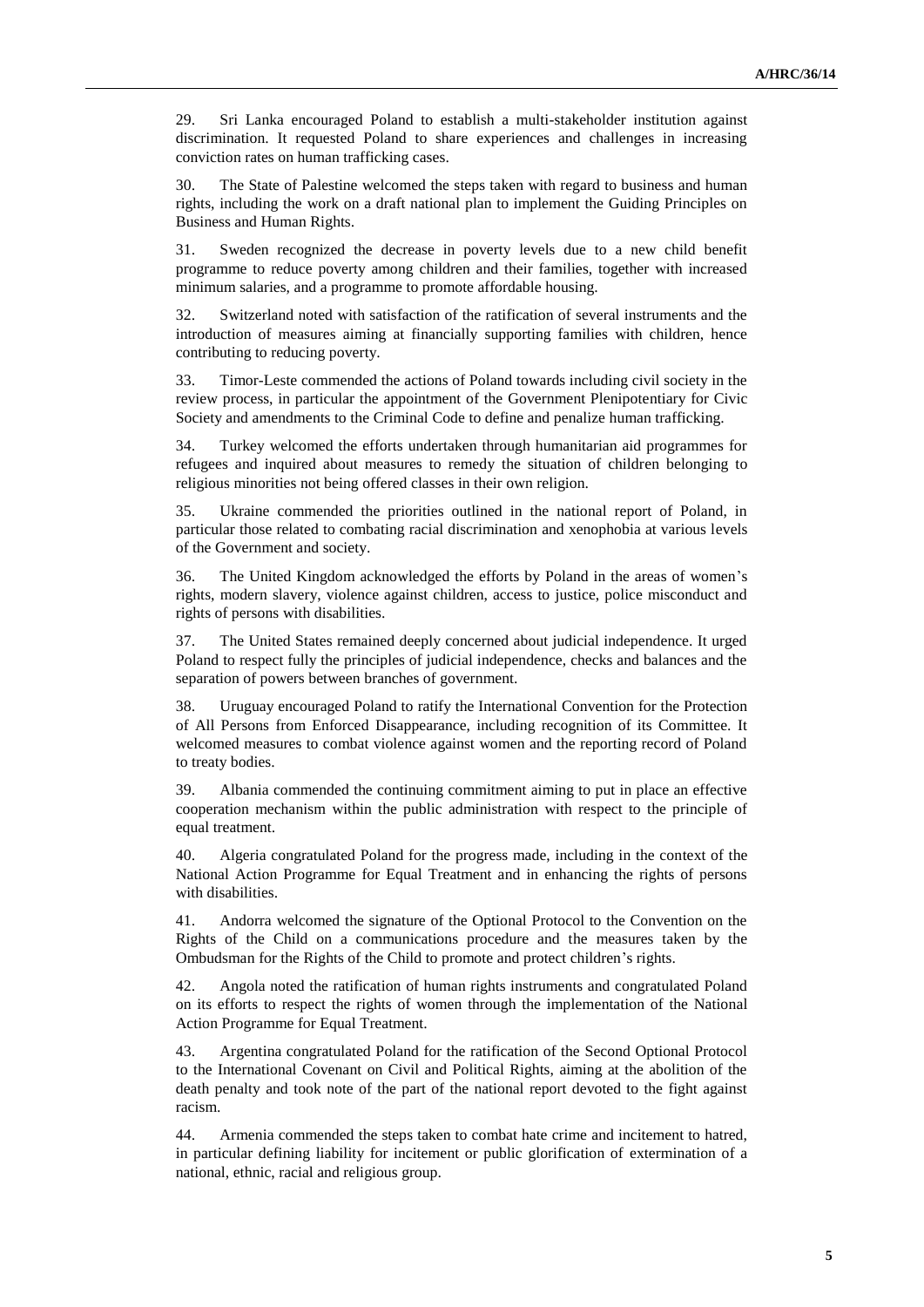45. Australia was concerned that women in Poland faced difficulties in gaining access to safe and legal abortion. It was also concerned about rising hate speech and hate crimes, including incidents against immigrants.

46. Austria commended the ratification by Poland of the Istanbul Convention but remained concerned about the lack of effective legislation against discrimination and hate crimes.

47. Bangladesh appreciated initiatives to combat discrimination against women and the sexual exploitation of children and to enhance women's participation in political and public life, and commended institutional changes in relation to the equality of treatment.

48. Belarus appreciated the improvement of the methodology to identify the victims of human trafficking but shared the concern of UNHCR regarding a sharp increase in xenophobic and discriminatory attitudes towards asylum seekers.

49. Belgium acknowledged the positive measures taken to implement previous recommendations, while noting a room for progress. It mentioned concerns raised within the International Holocaust Remembrance Alliance regarding a draft law concerning the memory of the Holocaust.

50. Bosnia and Herzegovina noted the activities regarding children's rights, including the ratification of the Council of Europe Convention on the Protection of Children against Sexual Exploitation and Sexual Abuse.

51. Botswana appreciated the ratification by Poland of several international conventions but was concerned about the continued prevalence of racial discrimination targeting persons of African, Arab or Asian descent, including refugees and asylum seekers.

52. Brazil was concerned about the counter-terrorism law that might affect the right to privacy. It welcomed the efforts towards poverty reduction among children and inquired about re-establishment of an institution to prevent racial discrimination and xenophobia.

53. The delegation of Poland emphasized that Polish law observed the separation of powers and the independence of the judiciary. The National Judicial Council was not part of the judiciary and did not deal with individual cases. Furthermore, it was not a disciplinary body and did not decide on any accountability or sanctions against judges. It was a body that proposed to the President the candidates for judges. The draft law on the National Council of Judiciary did not change the power of the Council.

54. Regarding children, the Ombudsman for Children's Rights was a constitutional body; a unique act of parliament had been passed on the treatment of children; criminal penalties were not applied to them; family courts could only adopt measures to influence their behaviour; and in 2012 Poland had amended the Family and Guardianship Code to prohibit corporal punishment within the family.

55. Freedom of expression was guaranteed in the Constitution, and the European Court of Human Rights had not identified violations of freedom of expression as systemic problems in Poland. The Government relied on a 2006 judgment of the Constitutional Tribunal that had invoked, inter alia, article 17 of the International Covenant on Civil and Political Rights and had stated that the criminal accountability for defamation was an indispensable measure for the protection of the honour and good name of other people.

56. The Government had taken extensive steps to reduce the length of court proceedings, including by introducing a "managerial manner" that included training judges, reforming court procedures and passing an act on complaints against undue delays of court proceedings.

57. Concerning the legal protection granted to vulnerable groups, such as lesbian, gay, bisexual, transgender and intersex persons and persons with disabilities, anti-discrimination provisions should be considered as a system. Relevant provisions in the Civil Code guaranteed broad protection of personal goods. Provisions to protect such groups were contained in the Criminal Code and other regulations, as well as in the Act implementing certain European Union legislation on equal treatment.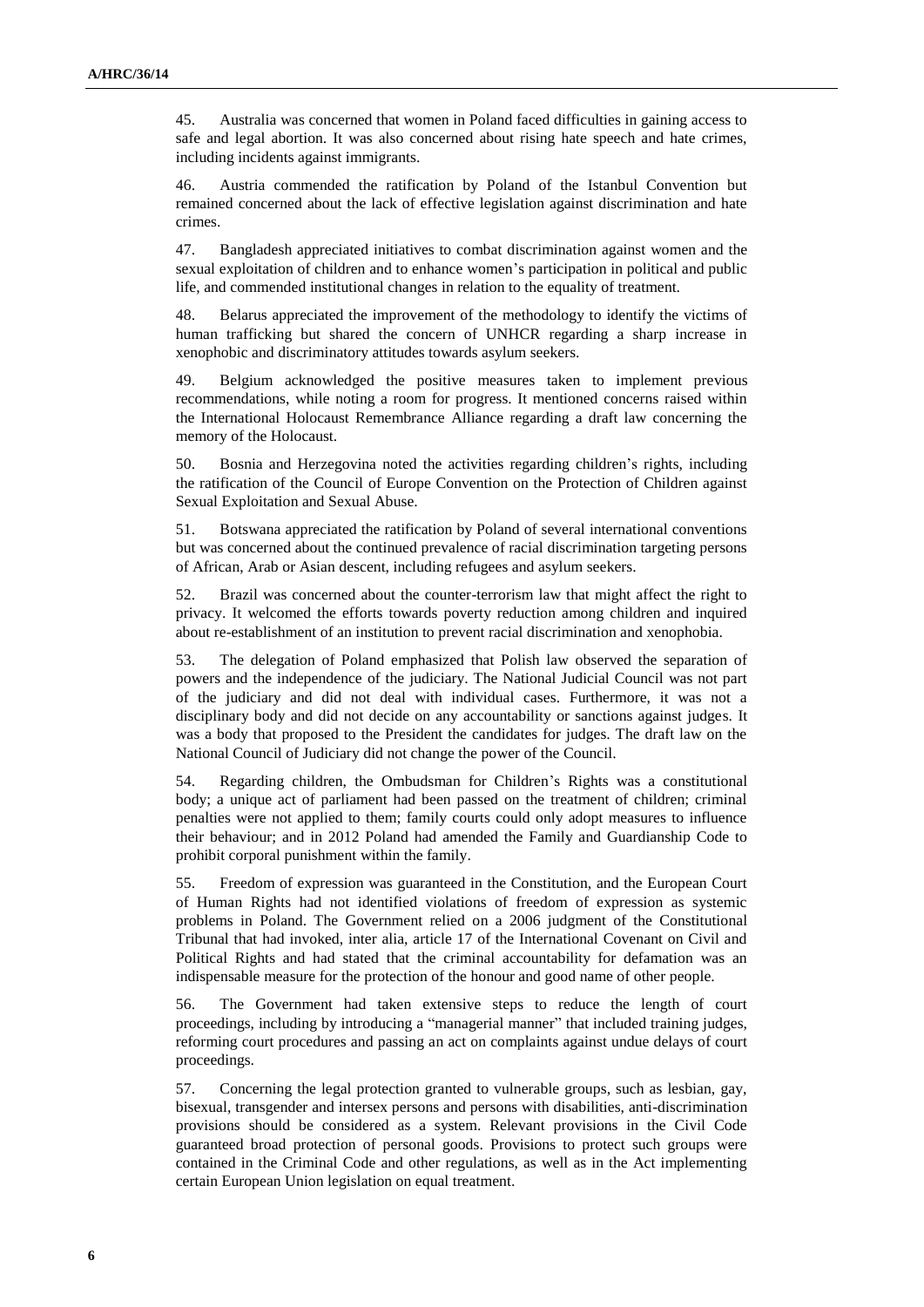58. Concerning the development of civil society, the establishment of the office of the Government Plenipotentiary for Civic Society was in progress. There were a number of civic dialogue channels at the national, regional and local levels.

59. The Ministry of the Interior and Administration collected data on hate crimes cases against lesbian, gay, bisexual and transgender persons. In 2015, a new system had been introduced to record all hate crime investigations led by the police, including the investigations of crimes motivated by sexual orientation or gender identity. As for anti-Muslim and anti-Semitic hate speech, the Government condemned all such incidents. All cases of hate speech constituting a crime were subjected to criminal liability according to the Criminal Code and subjected to the criminal proceedings.

60. According to the Constitution and family law, including the regulation on recording marital relationships, civil partnerships, including same-sex relationships, could not be registered.

61. Every foreigner who wanted to enter Poland without fulfilling the necessary conditions was subject to an individual assessment in terms of his or her reasons for entering and non-refoulement. Every asylum seeker could therefore apply for international protection.

62. Regarding protection of the right to privacy in the context of secret surveillance and antiterrorist legislation, the Police Act — adopted in compliance with the judgment of the Constitutional Tribunal — had improved procedural standards for conducting secret surveillance and had introduced a new control mechanism for data retention, whereby supervision was conducted by independent courts. As for the Anti-Terrorism Act, the right to privacy was guaranteed under the supervision of the Prosecutor General and, to a certain extent, by independent courts.

63. Concerning accessibility to abortions, the Act on Family Planning, Protection of the Human Foetus and Conditions of Admissibility of Abortion set specifically conditions under which abortion was possible and the time frame. Individuals covered by social security were eligible for free abortion treatment in medical establishments listed as providing guaranteed services. The Act on the Rights of Patients and the Commissioner for Patients' Rights protected the rights of women who had been refused an abortion under the circumstances laid down in the Act to raise objections to the decision of a doctor. Contraceptives were available, some of which were reimbursed by the State. A clause in the Act on the Professions of Doctor and Dentist allowed a doctor to refrain from providing certain health-care services for reasons of conscience. However, that did not affect the patient's right to obtain such health-care services.

64. In total, 777 institutions and 612 call centres provided assistance to the victims of domestic violence. Domestic violence policies had been implemented through a programme covering the period 2014-2020.

65. Poland had been working on strategies for persons with disabilities, covering all areas of the Convention on the Rights of Persons with Disabilities, with an emphasis on health, education, accessibility and employment.

66. Concerning the situation of women in the labour market, there was equality of treatment in line with European Union standards. The gender pay gap in Poland was among the lowest in the European Union and was being further reduced.

67. Poland had chosen to merge the functions of the Prosecutor General and the Minister of Justice in conformity with the acceptable international standards. Furthermore, despite the merge, the 2016 Law on Prosecution had provided explicitly for the independence of the prosecution services.

68. There were no obstacles preventing the Constitutional Tribunal from carrying out its duties. The acts that had been adopted and initiated by Parliament at the end of 2016 were in line with European standards for the functioning of a constitutional court. Those laws regulated matters relating to the system and functioning of the Constitutional Tribunal, taking into account a number of recommendations issued by the European Commission for Democracy through Law (the Venice Commission).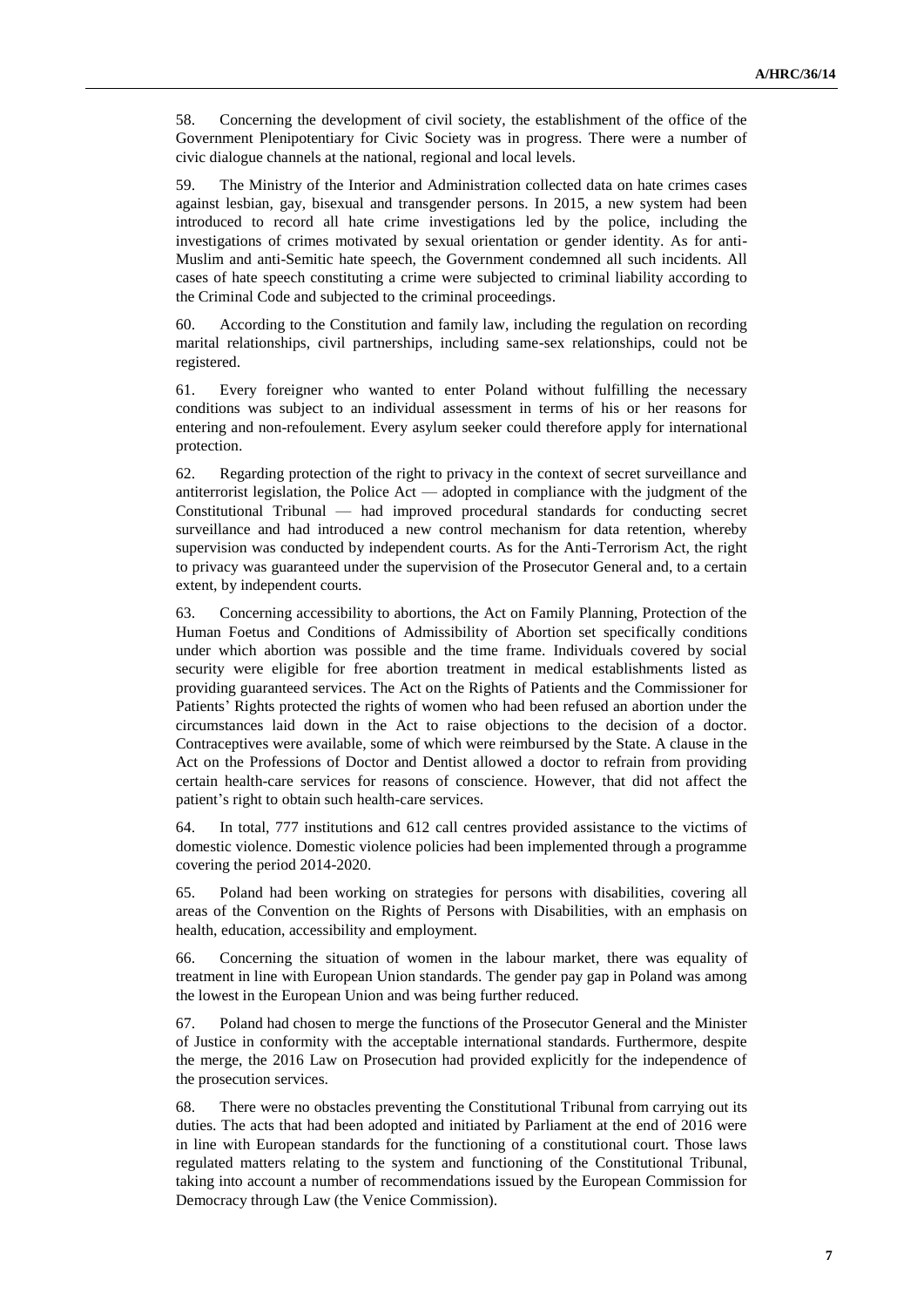69. Bulgaria appreciated that further work was under consideration to enhance mass media plurality and broaden access to different forms of media, to strengthen freedom of expression and freedom of the media as key principles in the Constitution.

70. Canada urged Poland to take further measures to enhance the scope of protection of lesbian, gay, bisexual, transgender and intersex persons and to prevent acts of discrimination.

71. Chile welcomed measures, including legislative reforms, to combat gender violence, but was concerned about the implementation of the reforms to the Constitutional Court and the increase in xenophobia, racism and discrimination.

72. China noted that some children in rural areas did not have equal access to highquality education and that Poland still faced challenges in guaranteeing the rights of women and national minorities.

73. Côte d'Ivoire urged Poland to strengthen further its legal framework to ensure the full enjoyment of human rights in the country, notably for minorities, migrants and asylum seekers.

74. Croatia commended the improvement of criminal legislation as regards sexual offences and the protection of child victims. It welcomed the appointment of the equal treatment coordinators and the adoption of the Programme of Roma Integration.

75. Cyprus welcomed the measures taken to enhance the protection of the rights of minority groups and encouraged Poland to continue its efforts to eliminate domestic violence and combat racism, xenophobia and hate crimes.

76. Czechia welcomed the ratification of the Second Optional Protocol to the International Covenant on Civil and Political Rights, aiming at the abolition of the death penalty and the signature of two other international human rights instruments.

77. Denmark attached importance to the successful completion of the dialogue between Poland and the European Commission within the rule of law procedures and the concerns raised by the Venice Commission and the Council of Europe on the rule of law.

78. Egypt commended Poland for the legislative amendments it had made to fight violence against women, the reduction in the wage gap between men and women and the efforts to protect and support women.

79. Estonia encouraged Poland to continue its work to eliminate the use of corporal punishment in various places, consider further actions to prevent and eliminate violence against women and ensure favourable legislation towards women's rights.

80. Finland encouraged Poland to take steps towards making positive progress regarding combating discrimination and ensuring full participation of civil society and to strengthen the rights of all individuals, including minorities.

81. France welcomed the ratification of the Second Optional Protocol to the International Covenant on Civil and Political Rights, aiming at the abolition of the death penalty and of the Istanbul Convention.

82. Georgia appreciated the ratification of various international treaties and measures to improve prison conditions. It welcomed the submission of a midterm implementation report and encouraged Poland to continue that practice.

83. Germany welcomed the accession by Poland to several international human rights instruments, but remained concerned about controversial legislation regarding the judicial system and the media.

84. Greece welcomed, inter alia, the appointment of equal treatment coordinators in each ministry and in the Prime Minister's Chancellery, and the establishment of a national prevention system against torture.

85. Guatemala was concerned about reports of the lack of consistency in the actions of the border police and lack of mechanisms to identify vulnerable persons.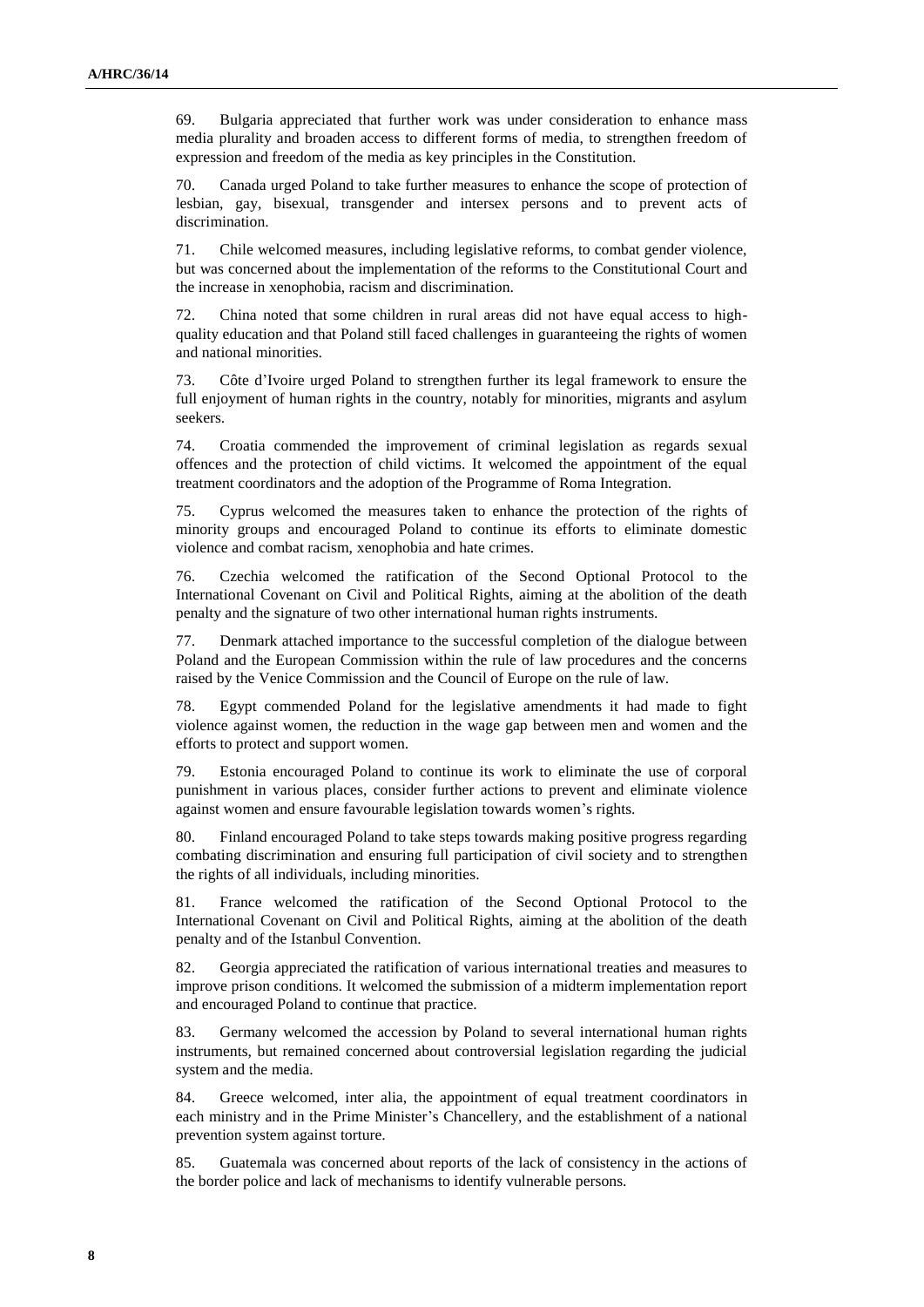86. Haiti welcomed the success of the policies and programmes of Poland regarding improving women's rights, reducing poverty levels, the ratification of the Convention on the Rights of Persons with Disabilities and combating human trafficking.

87. The Holy See noted the initiatives to reduce the wage gap between men and women, enhance the protection of women and provide assistance to children for their equitable access to quality health care and education.

88. Honduras welcomed legislative measures to protect human rights and efforts to allocate the necessary funds to OHCHR. It noted, however, that Poland should continue to harmonize the legal framework with the international treaties.

89. Hungary welcomed the new laws relating to citizenship adopted to reduce statelessness and took positive note of the measures taken to promote the protection of the Roma community.

90. Iceland regretted that lesbian, gay, bisexual, transgender and intersex persons were still not sufficiently protected under national law and was concerned about the difficulties women faced in gaining access to safe abortions and the related law before Parliament.

91. Indonesia welcomed the implementation of the National Action Programme for Equal Treatment and the adoption of the new National Action Plan to Combat Human Trafficking and the new Foreigners Act.

92. The delegation of Poland indicated that the National Action Plan against Human Trafficking 2016-2018 had provided a series of activities to improve the identification of victims of human trafficking. Poland also had a system of social assistance, support and care for victims of human trafficking. The 2007 amendment to the Act on Social Assistance had expanded the group of beneficiaries to third-country nationals who legalized their stay in Poland by the fact of having been granted the status of victim of trafficking in human beings.

93. Children of migrants in an irregular situation and children of asylum seekers had access to education, both in open and closed centres. While it emphasized alternatives to detention, Poland did its best to improve the conditions in detention centres using European funds. For example, bars from all the windows of such centres were being taken away so that they would not have the appearance of a prison. For the integration of asylum seekers, Polish language lessons and lessons on the Polish culture were provided.

94. Support for families in difficulties was provided through the system of measures to help them re-establish their ability to take care of their child. It was governed by the 2011 Act on Support for Family and Alternative Care. There was a range of services provided in cash to support family income. Through the "Family 500+" programme, the rate of extreme poverty of children had fallen from 12 to 0.7 per cent and relative poverty had fallen from 28 to 10 per cent. A programme had been introduced to support families with persons with disabilities, in particular children with disabilities.

95. Under Polish law, every incident of rape was punishable. Criminal responsibility was triggered irrespective of any relationship between the perpetrator and the victim. The relevant provisions of the Criminal Code applied with no exception to marital rapes. The gender of the victim or the perpetrator had no bearing on the criminal responsibility and in prosecuting those who were guilty of the crimes.

96. The Ministry of Justice was analysing the possibility of ratifying the International Convention for the Protection of All Persons from Enforced Disappearance and incorporating the definition of torture into domestic criminal law. Furthermore, the Convention against Torture and Other Cruel, Inhuman or Degrading Treatment or Punishment was part of the Polish legal system. Therefore, although there was no definition of torture in Polish law, all acts that fell under the Convention were criminalized.

97. The National Programme of Action for Equal Treatment 2013-2016 was being evaluated, and there were plans to develop a new one. The Council for the Prevention of Racial Discrimination, Xenophobia and Related Intolerance had been dissolved in 2016, but the obligation to prevent and fight against racism, discrimination and xenophobia rested with other public bodies.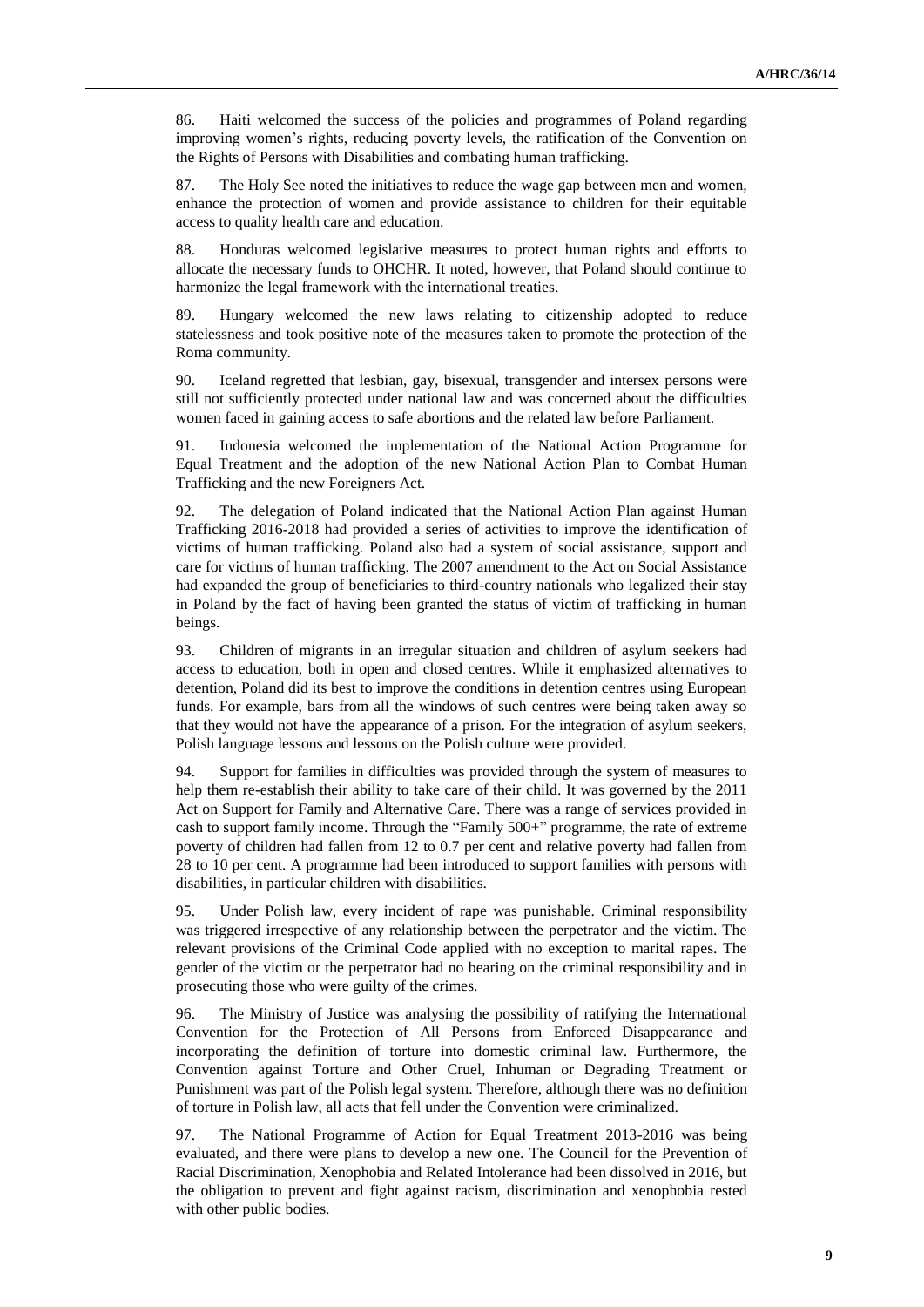98. Concerning education on human sexuality, according to the Act on Family Planning, Protection of the Human Foetus and Conditions of Admissibility of Abortion, the principles of responsible parenthood, value of family, life in the prenatal phase and the methods and means of conscious procreation were addressed primarily in the school subject "education for family life". Those issues were also included in other school subjects, such as nature, biology and physical education.

99. The Islamic Republic of Iran expressed concerns about discrimination and difficulties faced by Roma in different sectors, such as employment and education, and hate speech on the Internet against the Muslim community.

100. Iraq commended the appointment of equal treatment coordinators in each ministry and in the Prime Minister's Chancellery, and of the Government Plenipotentiary for Civic Society.

101. Ireland was pleased to note that Polish law prohibited discrimination in political, social and economic life and that the Labour Code prohibited any discrimination in employment, including on grounds of sexual orientation.

102. Israel noted the contribution of the National Action Programme for Equal Treatment and the work of the special Government Plenipotentiary to fight against hate crimes.

103. Italy commended Poland for its actions to, inter alia, prevent torture, improve pretrial detention and conditions in prisons, promote children's rights and equal treatment and prevent domestic violence.

104. Kyrgyzstan welcomed the policy to promote and protect the rights of women and children, but regretted the abolition of the Council for the Prevention of Racial Discrimination, Xenophobia and Related Intolerance.

105. Slovenia expressed its concern regarding the weak response in combating discrimination and violence on grounds of the sexual orientation and gender identity and encouraged Poland to broaden the anti-discrimination legislation.

106. Libya commended the adoption of the National Action Plan against Human Trafficking, continuous efforts to eliminate hate crimes and incitement to hatred and improvement of the situation of persons with disabilities.

107. Mexico welcomed the strengthening of the legal framework related to freedom of expression and the progress related to eliminate discrimination, including the establishment of a monitoring team and training activities.

108. Mongolia noted the constructive cooperation with the special procedures and commended Poland for the comprehensive measures it had taken aimed at preventing torture, improving the conditions in prison and enhancing the efficiency of the judicial system.

109. Montenegro called on Poland to enhance activities to eliminate the use of corporal punishment in schools, youth centres and alternative-care facilities, as reported by the Committee on the Rights of the Child.

110. The Netherlands welcomed the rejection in October 2016 of the draft amendments to the Act on Family Planning and the Penal Code. It emphasized the importance of consultations with the Venice Commission for the independence of the judiciary.

111. Norway recognized the efforts by Poland to fight discrimination and reminded Poland that an independent civil society was an important part of democratic societies.

112. Pakistan acknowledged the steps Poland had taken to ensure equal treatment and to combat discrimination and hate crimes, including the appointment of equal treatment coordinators in each ministry and the project called "migrants against hate crimes: how to enforce your rights".

113. Peru appreciated the collaboration of Poland with the special procedures, the decrease in the cases of preventive detention and the efforts to achieve equality among men and women, which should be reinforced.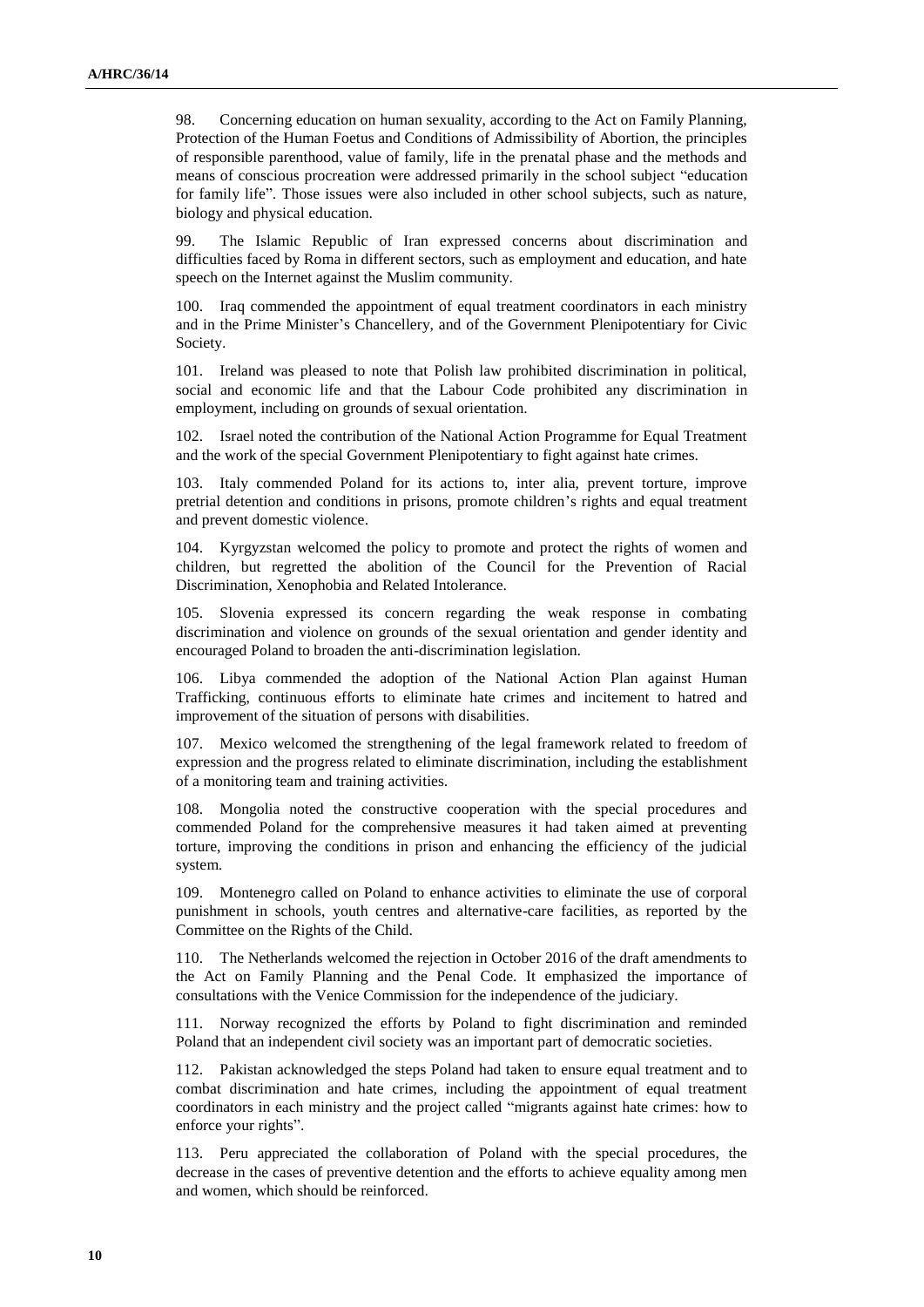114. The Philippines lauded the improvements in women's rights, particularly with the introduction of measures to prosecute ex officio sexual offences, such as rape or coerced sexual acts.

115. The Republic of Korea appreciated the appointment of equal treatment coordinators at each level of Government and the effectiveness of the new Foreigners Act. It also recognized the appointment of the Government Plenipotentiary for Civic Society.

116. The Republic of Moldova welcomed the appointment of the Government Plenipotentiary for Civic Society, the implementation of the National Action Programme for Equal Treatment and the appointment of equal treatment coordinators in public institutions.

117. Romania expressed its appreciation for the legislative and organizational measures to improve the conditions in prisons and noted that special attention had been paid to women's rights and gender equality.

118. The Russian Federation expressed concern about the violations by Poland of its international obligations regarding the protection of cultural rights and countering racism, and the elimination of a human rights task force in the Ministry of Internal Affairs.

119. The Under-Secretary of State thanked all the delegations that had participated in the interactive dialogue and gave assurances that Poland would analyse all the recommendations with a maximum of attention. She also indicated that Poland had signed and ratified a number of international human rights instruments since the second review and that implementing them fully remained a priority for Poland. In conclusion, she stated that the historical experience of the country, which had come a long way from socialism to democracy and free-market economy, served to confirm the fact that the highest human rights standards were and should remain the path of democracy. She gave her assurances that Poland would work to guarantee that its national norms in the field of human rights would conform to the most rigorous international standards.

### **II. Conclusions and/or recommendations**

120. **The following recommendations will be examined by Poland which will provide responses in due time, but no later than the thirty-sixth session of the Human Rights Council:**

120.1 **Ratify the Optional Protocol to the International Covenant on Economic, Social and Cultural Rights (Montenegro) (Spain);**

120.2 **Sign and ratify the Optional Protocol to the International Covenant on Economic, Social and Cultural Rights (Italy) (Philippines);**

120.3 **Sign and ratify the Optional Protocol to the Convention on the Rights of the Child on a communications procedure (Philippines);**

120.4 **Conduct further steps towards the ratification of the Optional Protocol to the Convention on the Rights of the Child on a communications procedure (Georgia);**

120.5 **Continue efforts to ratify the Optional Protocol to the Convention on the Rights of the Child on a communications procedure (Andorra);**

120.6 **Ratify, before the next review cycle, the Optional Protocol to the Convention on the Rights of the Child on a communications procedure (Czechia);**

120.7 **Intensify measures and initiatives to support persons with disabilities and ratify the Optional Protocol to the Convention on the Rights of the Child on a communications procedure, which was signed in 2013 (Mongolia);**

120.8 **Ratify the International Convention on the Protection of the Rights of All Migrant Workers and Members of their Families (Albania) (Algeria) (Angola) (Bangladesh) (Honduras) (Kyrgyzstan) (Sri Lanka);**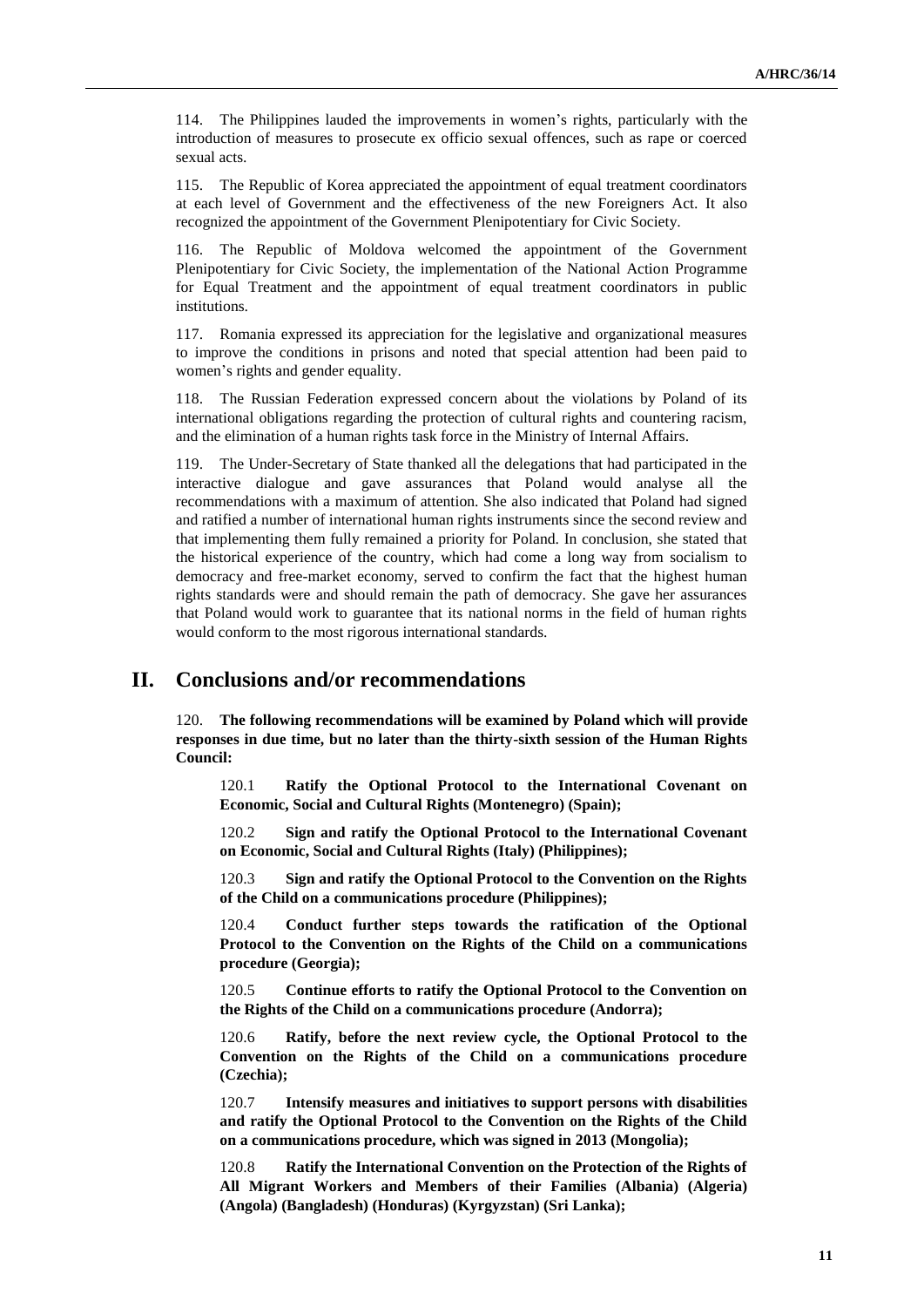120.9 **Sign and ratify the International Convention on the Protection of the Rights of All Migrants Workers and Members of Their Families (Philippines);**

120.10 **Promptly ratify the International Convention on the Protection of the Rights of All Migrant Workers and Members of Their Families (Guatemala);**

120.11 **Consider ways forward for the ratification of the International Convention on the Protection of the Rights of All Migrant Workers and Members of Their Families (Indonesia);**

120.12 **Ratify the International Convention for the Protection of All Persons from Enforced Disappearance (Albania) (Iraq);**

120.13 **Ratify the International Convention for the Protection of All Persons from Enforced Disappearance and integrate it into national norms (Sierra Leone);**

120.14 **Finalize the procedure to ratify the International Convention for the Protection of All Persons from Enforced Disappearance (Montenegro);**

120.15 **Ratify, before the next review cycle, the International Convention for the Protection of All Persons from Enforced Disappearance (Czechia);**

120.16 **Ratify the Optional Protocol to the Convention on the Rights of Persons with Disabilities (Estonia) (Slovenia);**

120.17 **Sign and ratify the Optional Protocol to the Convention on the Rights of Persons with Disabilities (Italy) (Philippines);**

120.18 **Promptly ratify the Optional Protocol to the Convention on the Rights of Persons with Disabilities (Guatemala);**

120.19 **Consider acceding to the Optional Protocol to the Convention on the Rights of Persons with Disabilities (Andorra);**

120.20 **Consider acceding to the Convention relating to the Status of Stateless Persons (Bulgaria);**

120.21 **Accede to the 1954 Convention relating to the Status of Stateless Persons and the 1961 Convention on the Reduction of Statelessness (Australia) (Côte d'Ivoire);**

120.22 **Accede to and fully implement the 1954 Convention relating to the Status of Stateless Persons and the 1961 Convention on the Reduction of Statelessness in order to secure the basic rights of stateless persons and introduce a formal procedure to determine statelessness (Hungary);**

120.23 **Promptly ratify the International Labour Organization Indigenous and Tribal Peoples Convention, 1989 (No. 169) (Guatemala);**

120.24 **Ensure comprehensive implementation of the international human rights instruments ratified during the past several years (Ukraine);**

120.25 **Adopt an open, merit-based selection process when selecting national candidates for United Nations treaty body elections (United Kingdom of Great Britain and Northern Ireland);**

120.26 **Adopt the measures necessary to give full effect in the domestic legal order to the recommendations made by the Committee on Economic, Social and Cultural Rights (Uruguay);**

120.27 **Allocate the resources necessary to the Office of the Human Rights Commissioner (Timor-Leste);**

120.28 **Provide the Office of the Human Rights Commissioner with sufficient financing to fulfil its obligations (Norway);**

120.29 **Provide the Office of the Human Rights Commissioner with all the support necessary for it to exercise effectively its mandate (Serbia);**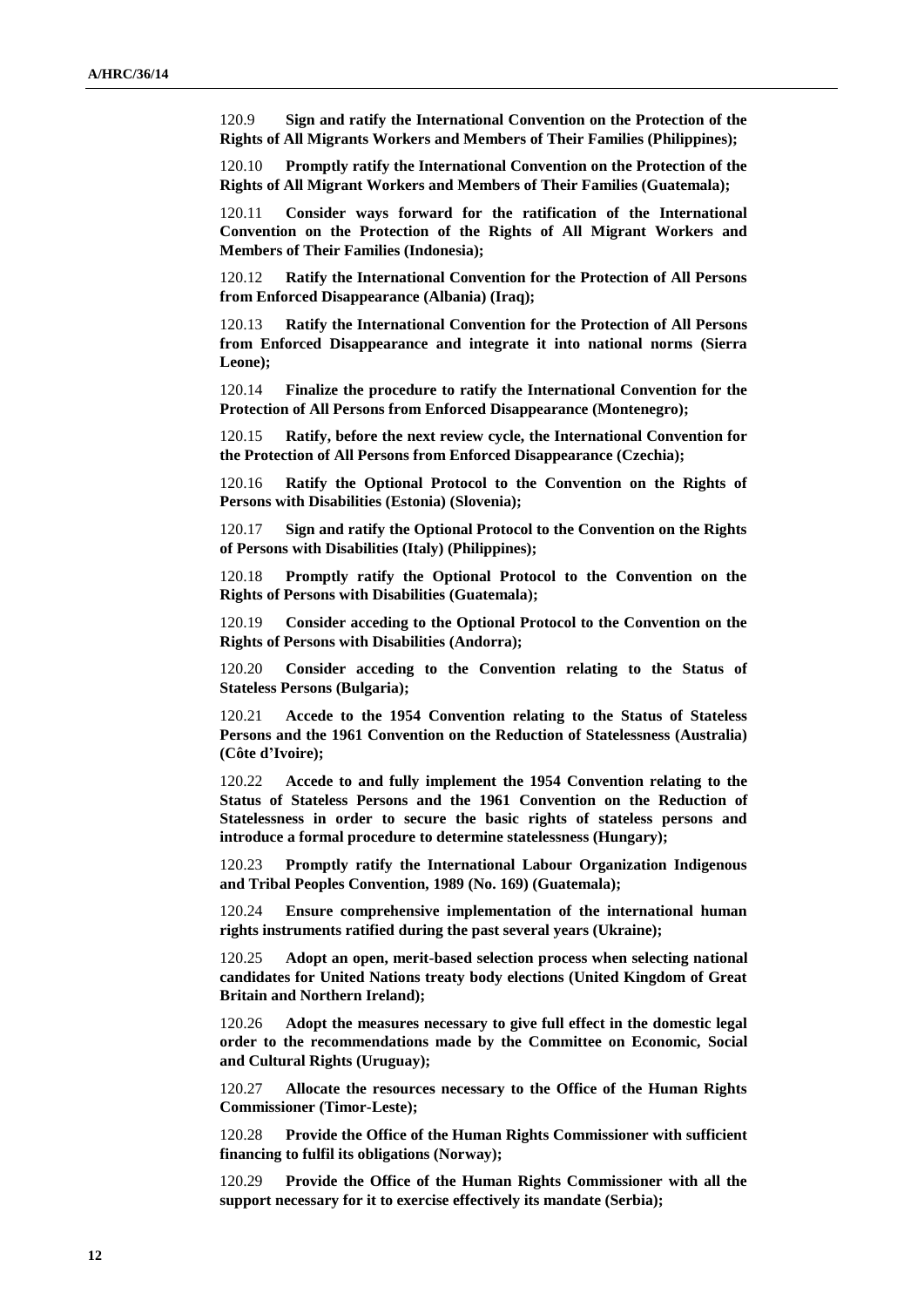120.30 **Provide the Office of the Human Rights Commissioner with the means necessary to enable it to carry out its mandate in a full, efficient and independent manner (Guatemala);**

120.31 **Enable the Office of the Human Rights Commissioner to receive and deal with complaints of victims of discrimination (Honduras);**

120.32 **Implement the recommendations made by the International Ombudsman Institute on its fact-finding mission to Poland with regard to the Human Rights Commissioner (Austria);**

120.33 **Establish an independent body that is authorized to receive complaints on violence and abuses by the police (Russian Federation);**

120.34 **Reinforce institutional and administrative measures, including the reestablishment of the Council for the Prevention of Racial Discrimination, Xenophobia and Related Intolerance (Mexico);**

120.35 **Consider the reestablishment of the Council for the Prevention of Racial Discrimination, Xenophobia and Related Intolerance (Peru);**

120.36 **Reinstate the Council for the Prevention of Racial Discrimination, Xenophobia and Related Intolerance, dissolved in April 2016 (Chile);**

120.37 **Reinstate the Council for the Prevention of Racial Discrimination, Xenophobia and Related Intolerance, or establish an alternative multistakeholder institution with the objective of further preventing discrimination and intolerance (Greece);**

120.38 **Reinstate the Council for the Prevention of Racial Discrimination, Xenophobia and Related Intolerance or create an alternative multi-stakeholder institution with the objective of preventing discrimination and intolerance, in all its aspects (Sierra Leone);**

120.39 **Consider either reinstating the Council for the Prevention of Racial Discrimination, Xenophobia and Related Intolerance, or establishing an alternative multi-stakeholder institution with the objective of preventing discrimination and intolerance (Albania);**

120.40 **As a follow-up to the recommendations made in paragraphs 90.45, 90.46, 90.47, 90.48, 90.49, 90.57 and 90.60 of the report of the Working Group on the second review cycle of Poland (A/HRC/21/14), reinstate the Council for the Prevention of Racial Discrimination, Xenophobia and Related Intolerance, with a view to addressing racism in sport to demonstrate the authorities' seriousness in combating such prejudices, in full consultation with key stakeholders (Haiti);**

120.41 **Prevent and combat all forms of discrimination (Philippines);**

120.42 **Strengthen its fight against cases of violence, hate speech and discrimination (Bulgaria);**

120.43 **Strengthen efforts to prevent and combat all forms of discrimination, including by amending relevant legislation and launching awareness-raising campaigns (Italy);**

120.44 **Amend its anti-discrimination law in order to ensure that discrimination on any grounds is prohibited in all areas of life (Finland);**

120.45 **Take steps to ensure the acceptance and the general public knowledge of the existing law on anti-discrimination and to increase the practical use of the law (Sweden);**

120.46 **Improve further its non-discrimination legislation by criminalizing hate crimes on the grounds of age, disability, sexual orientation and gender identity, while taking the measures necessary to combat discrimination based on race, sex, nationality, ethnicity, religion or any other grounds (Brazil);**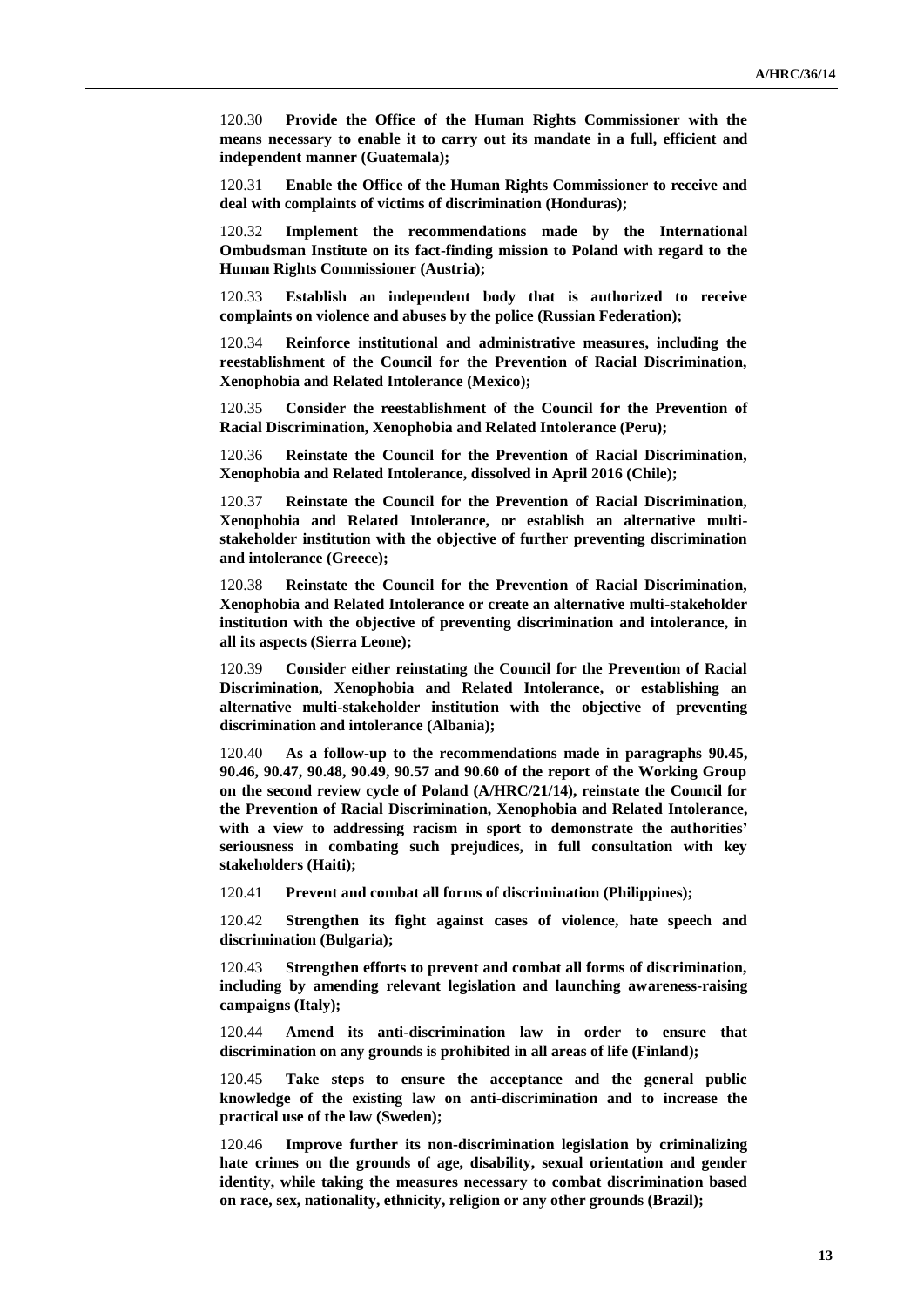120.47 **Amend the Penal Code to provide that crimes motivated by discrimination on any grounds, including disability, gender identity and expression and sexual orientation, are included in the Code and therefore can be investigated and prosecuted as hate crimes (Norway);**

120.48 **Harmonize the Act on Equal Treatment with the international human rights instruments ratified by Poland (Honduras);**

120.49 **Amend the Act on Equal Treatment in order to prohibit discrimination, in a comprehensive manner, including on the basis of sexual orientation and gender identity, in all areas and sectors, in particular taking into account access to education, health, social protection and housing (Mexico);**

120.50 **Extend its anti-discrimination laws and hate crime legislation to ensure equal treatment and broad protection for all from discrimination, regardless of sexual orientation and gender identity (United Kingdom of Great Britain and Northern Ireland);**

120.51 **Redouble efforts to combat racial discrimination, xenophobia and related intolerance (Angola);**

120.52 **Adopt further measures to address racism and support community tolerance (Australia);**

120.53 **Highlight in its next report the measures against perpetrators in combating racist crimes (Bangladesh);**

120.54 **Take measures to reduce the number of crimes committed based on xenophobia and racial intolerance (Russian Federation);**

120.55 **Review its Criminal Code to enhance punishment to combat racially motivated crimes (Republic of Korea);**

120.56 **Amend its Criminal Code, specifically to make the racial motivation of a crime an aggravating circumstance and to allow for enhanced punishment to combat the occurrence of such acts (South Africa);**

120.57 **Denounce publicly at the highest levels of Government anti-Semitic and other hate speech and acts, and support tolerance awareness-raising and training efforts (United States of America);**

120.58 **Take an active stance in combating and raising awareness against racism and intolerant political rhetoric and strengthen legal and other measures to address bias-motivated crimes (Turkey);**

120.59 **Ensure the effective enforcement of laws by which any party or organization that encourages or incites racial discrimination is declared illegal (Russian Federation);**

120.60 **Strengthen and continue the national measures to combat racism, xenophobia and hate crimes (Egypt);**

120.61 **Adopt a comprehensive national action plan against racism and adopt clear measures to combat effectively racially motivated violence (Botswana);**

120.62 **Strengthen legal and other measures to address bias-motivated crimes and ensure the prompt and effective prosecution of racist and xenophobic hate crimes (Islamic Republic of Iran);**

120.63 **Give the appropriate training to the Polish police and other public bodies responsible for victim support services to assist the victims of hate crimes (Ireland);**

120.64 **Take additional serious measures to combat xenophobia, hate speech and discrimination based on race, nationality, ethnicity and religion (Kyrgyzstan);**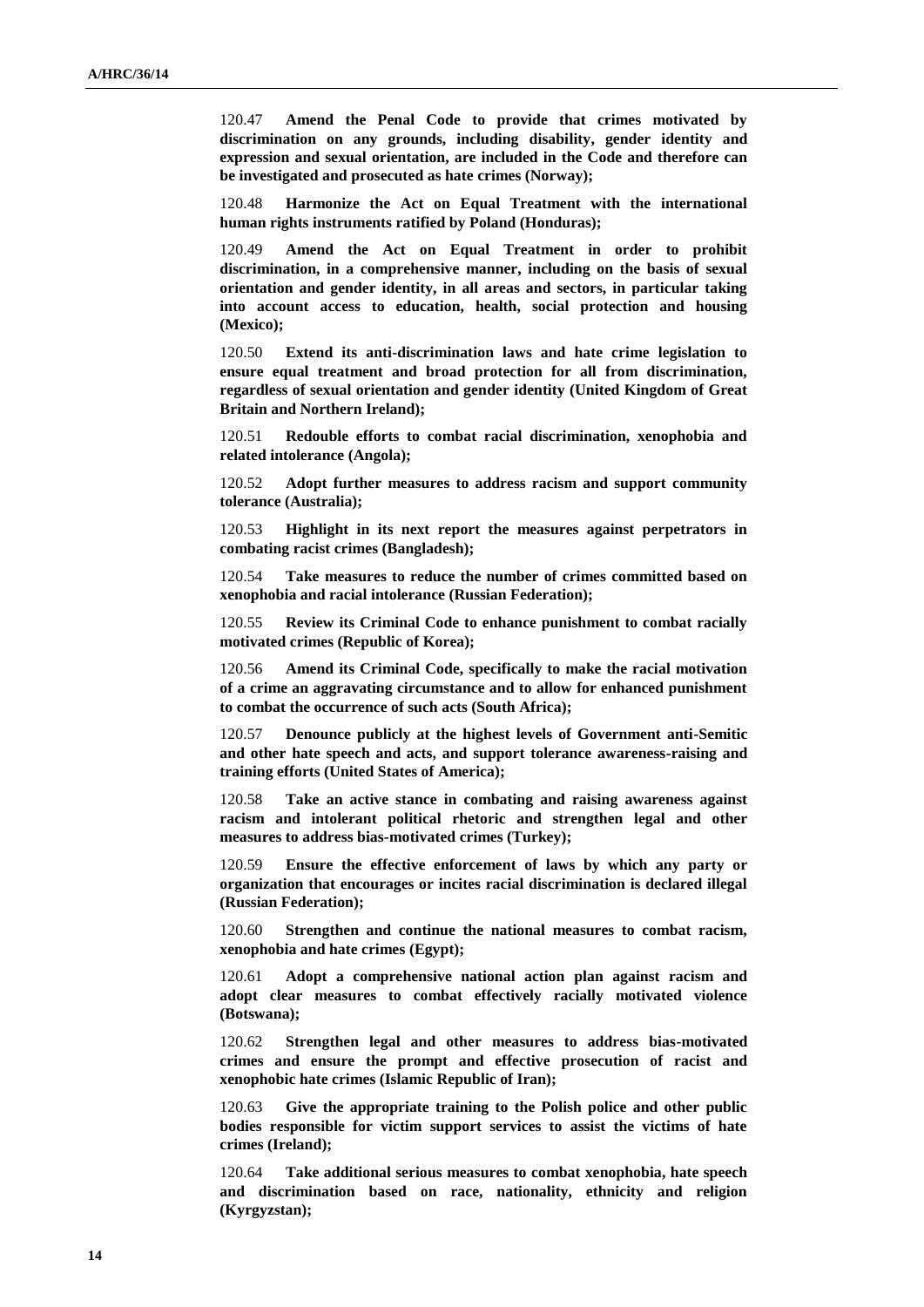120.65 **Develop effective law enforcement tools to monitor and prevent online hate crimes (Israel);**

120.66 **Continue to collaborate with sporting associations with a view to promoting tolerance and diversity (Algeria);**

120.67 **Establish awareness campaigns on discrimination against members of the Roma community (Timor-Leste);**

120.68 **Strengthen the legal framework and implement measures to combat racism and xenophobia and sanction hate crimes, in particular those against migrants in irregular situations (Chile);**

120.69 **Continue to strengthen measures to prevent discrimination and hate crimes, especially against migrants, through training and dissemination programmes on obligations and commitments on human rights (Indonesia);**

120.70 **Strengthen measures aiming at combating discrimination, racism and xenophobia in the country, notably against migrants, asylum seekers and the Roma community (Côte d'Ivoire);**

120.71 **Combat violence and discrimination against lesbian, gay, bisexual, transgender and intersex persons (United States of America);**

120.72 **Amend the Criminal Code to provide that crimes motivated by discrimination on the grounds of sexual orientation or gender identity are investigated and prosecuted as hate crimes (Belgium);**

120.73 **Amend the Penal Code to provide that crimes motivated by discrimination on any grounds, gender identity and expression and sexual orientation, are investigated and prosecuted as hate crimes (Iceland);**

120.74 **Amend the Penal Code to ensure that lesbian, gay, bisexual, transgender and intersex persons are fully protected against discrimination, hate speech and hate crimes based on sexual orientation and gender identity (Canada);**

120.75 **Recognize civil unions between same-sex persons (Spain);**

120.76 **Strengthen the protection of individuals against discrimination, including based on sexual orientation or gender identity, inter alia, by allowing the legal status of same-sex couples, and in that regard pass a law on civil union or registered partnership (Czechia);**

120.77 **Strengthen efforts to protect lesbian, gay, bisexual, transgender and intersex persons against violence and discrimination, including by including sexual orientation and gender identity in hate speech provisions, by making provisions in law for same-sex civil partnership or marriage, and by making arrangements for the relevant Polish authorities to provide Polish citizens wishing to marry or otherwise register a same-sex relationship abroad with all necessary documentation (Ireland);**

120.78 **Consider to increase the level of official development assistance (Sierra Leone);**

120.79 **Strengthen the oversight of Polish companies operating abroad with regard to any negative impact their activities might have on the enjoyment of human rights, particularly in conflict areas, including situations of foreign occupation, where there are heightened risks of human rights abuses (State of Palestine);**

120.80 **Review counter-terrorism legislation and ensure that any interference with the right to privacy therein complies with the principles of legality, necessity and proportionality (Greece);**

120.81 **Consider incorporating in its legal order the definition of torture according to international standards (Peru);**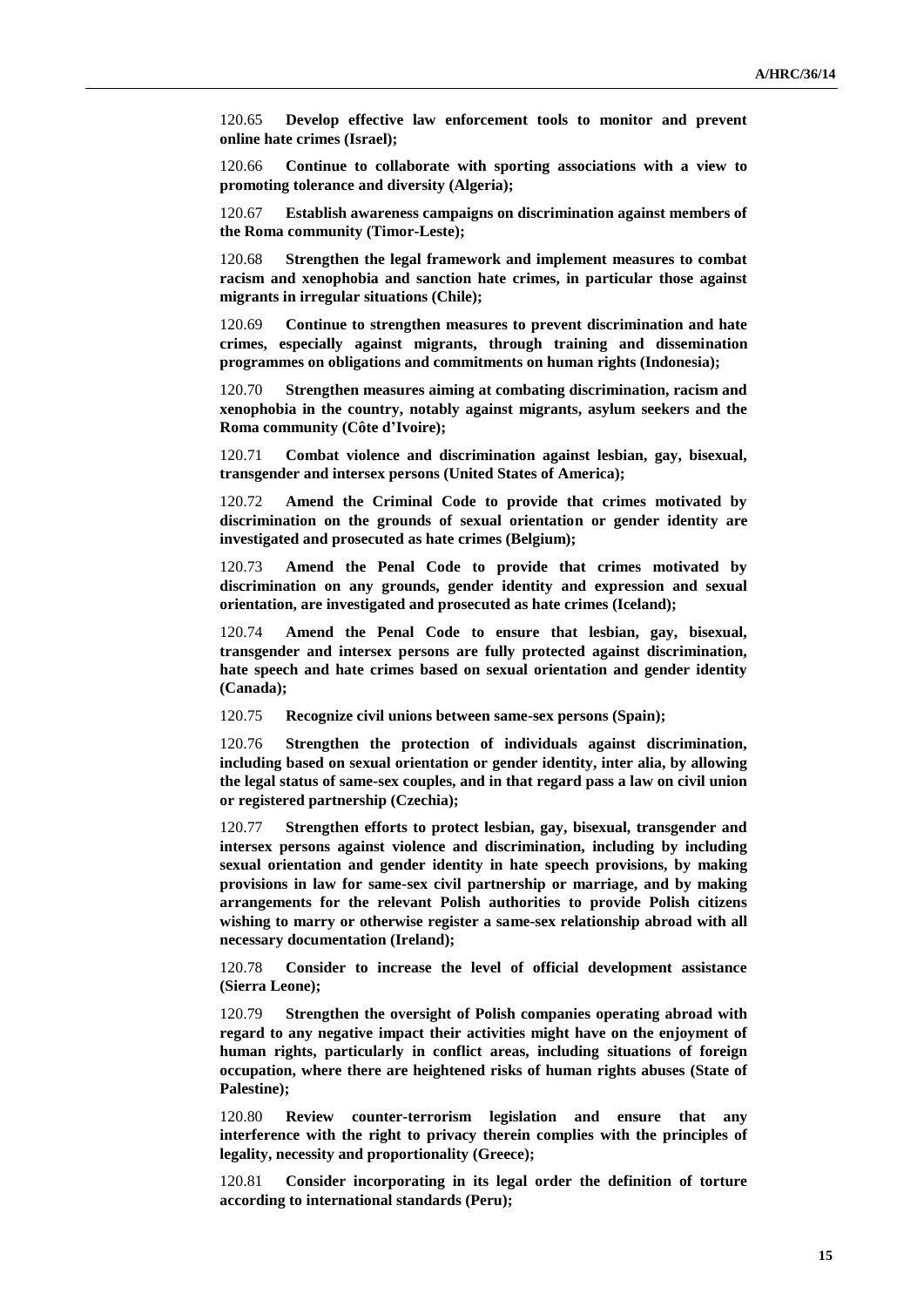120.82 **Adopt measures to improve detention conditions in Polish prisons (Russian Federation);**

120.83 **Make further efforts towards improving the conditions in prisons and complying with relevant international standards (Romania);**

120.84 **Take into thorough consideration the recommendations of the Venice Commission in the process of elaborating national legislation (Ukraine);**

120.85 **Implement the recommendations issued by the Venice Commission and the European Commission with regard to the rule of law (Sweden);**

120.86 **Take measures to protect the independence and impartiality of the judiciary (Guatemala);**

120.87 **Ensure reform efforts respect and strengthen judicial independence and improve delivery of justice (United States of America);**

120.88 **Implement the recommendations of the Human Rights Committee regarding the full independence and impartiality of the judiciary (Belgium);**

120.89 **Take the measures necessary in the context of the judicial reform and the reform of the national judicial council to guarantee the separation of powers and the independence of the judicial system (Switzerland);**

120.90 **Uphold the independence of the judiciary, including by maintaining the procedures of nominations and promotions of judges by decisions of the judiciary in accordance with the Polish Constitution and international standards (Austria);**

120.91 **Respect the integrity and independence of the Constitutional Court (Chile);**

120.92 **Adopt the measures necessary to protect and preserve the independence of the Constitutional Court and implementation of its judgments (Spain);**

120.93 **Take immediate measures to restore the independence, integrity and effective functioning of the Constitutional Tribunal and its judges, including by amending pertinent legislation (Canada);**

120.94 **Ensure the independent functioning and decision-making of the Constitutional Court free from any political interference as a fundamental pillar of democracy, rule of law and human rights protection (Czechia);**

120.95 **Ensure the independence of the judiciary in order to safeguard the rule of law by taking immediate steps to ensure that the Constitutional Tribunal is able to deliver effective constitutional reviews (Denmark);**

120.96 **Guarantee, including within the draft constitutional reform announced on 3 May 2017, fundamental freedoms and the independence, integrity and efficiency of the justice system, in particular concerning the execution of the constitutional review (France);**

120.97 **Take into account the opinion formulated on 14 October 2016 by the Venice Commission of the Council of Europe on the Act on the Constitutional Tribunal (Switzerland);**

120.98 **Protect the independence of the judiciary; respect the opinions of the Venice Commission, the Organization for Security and Cooperation in Europe Office for Democratic Institutions and Human Rights and the European Commission, especially regarding justice reform; and ensure that the independence of the Constitutional Tribunal and of judicial institutions is maintained (Germany);**

120.99 **Review and reform the Prosecution Office with a view to separating clearly the function of the Minister of Justice and Prosecutor General, in full consultation with key stakeholders (Haiti);**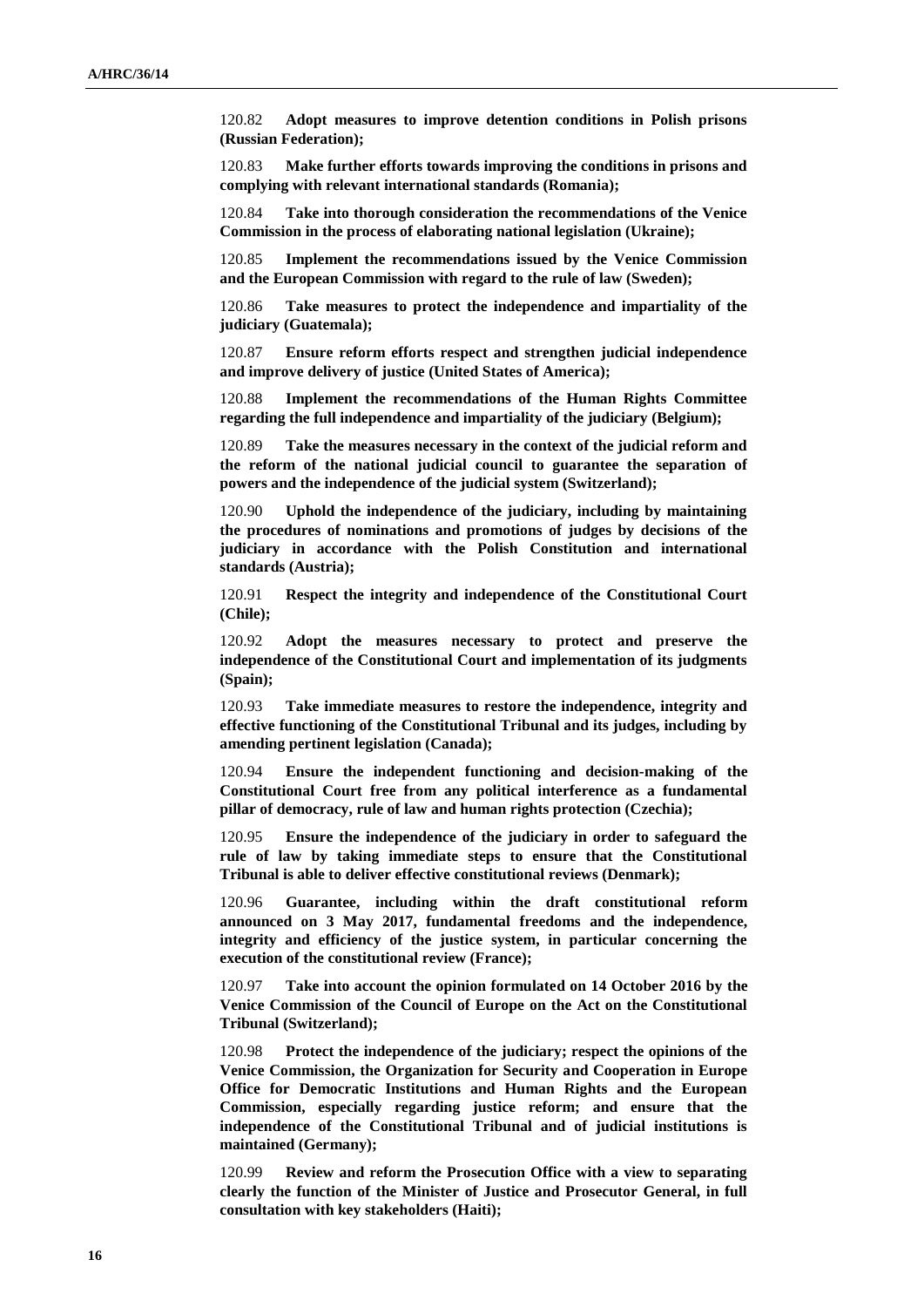120.100 **Restructure the Office of the Attorney General in order to separate the functions of the Ministry of Justice and the Attorney General with a view to further guaranteeing the independence of the Attorney General (Spain);**

120.101 **Ensure that any reform of the justice system takes place only after careful consultation with the representatives of the legal professions, and that it is in line with international standards of judicial independence described by, for example, the International Covenant on Civil and Political Rights, the Basic Principles on the Independence of the Judiciary and the advisory bodies to the Council of Europe, particularly the Venice Commission and the Consultative Council of European Judges (Netherlands);**

120.102 **Review its educational system so that grades obtained in Islamic religion are recorded on school certificates (Republic of Korea);**

120.103 **Reconsider, with regard to concerns raised by the International Holocaust Remembrance Alliance, legislation that restricts open and honest scientific research and that can serve to intimidate researchers (Austria);**

120.104 **Take decisive steps to decrease political control over State-owned media and to ensure independence of private and State-owned media (Sweden);**

120.105 **Guarantee freedom and independence of the media and ensure that rules regarding media ownership comply with European Union law (no discrimination and no retroactive legislation) (Germany);**

120.106 **Ensure that the implementation of its legislation in the field of media respects the independence and pluralism of the media, by, inter alia, applying the decision of the Constitutional Tribunal of 13 December 2016, which aims at restoring the competences of the National Broadcasting Council (Switzerland);**

120.107 **Promote the right of access to information by protecting the freedom of press and the use of mass communication (Holy See);**

120.108 **Guarantee the full right to freedom of expression, through amendments to laws adopted from 2015 that limit the independence of the media, undermine trust on its impartiality and, in anti-terrorism cases, could violate privacy (Mexico);**

120.109 **Guarantee freedom of expression and assembly, including by civil society organizations, notably in the context of public gatherings (France);**

120.110 **Repeal the restrictive amendments on the Law on Assemblies to restore full freedom of peaceful assembly, in keeping with Poland's international obligations (Canada);**

120.111 **Ensure a legal and financial framework that allows nongovernmental organizations to operate (Norway);**

120.112 **Ensure a transparent and enabling environment for nongovernmental organisations that allows them to benefit from available support and contribute to the development of a vibrant civil society (Austria);**

120.113 **Take concrete steps to enhance the broad and full participation of civil society in all political and societal life, by ensuring transparent distribution of NGO funding and by safeguarding that the freedoms of expression and association can, in line with the International Covenant on Civil and Political Rights, be exercised in practice, including by taking further steps to ensure prompt investigations of physical attacks and/or threats against civil society actors (Finland);**

120.114 **Take further steps to combat human trafficking (Armenia);**

120.115 **Ensure the effective implementation of the National Action Plan against Human Trafficking for the period 2016-2018 (Cyprus);**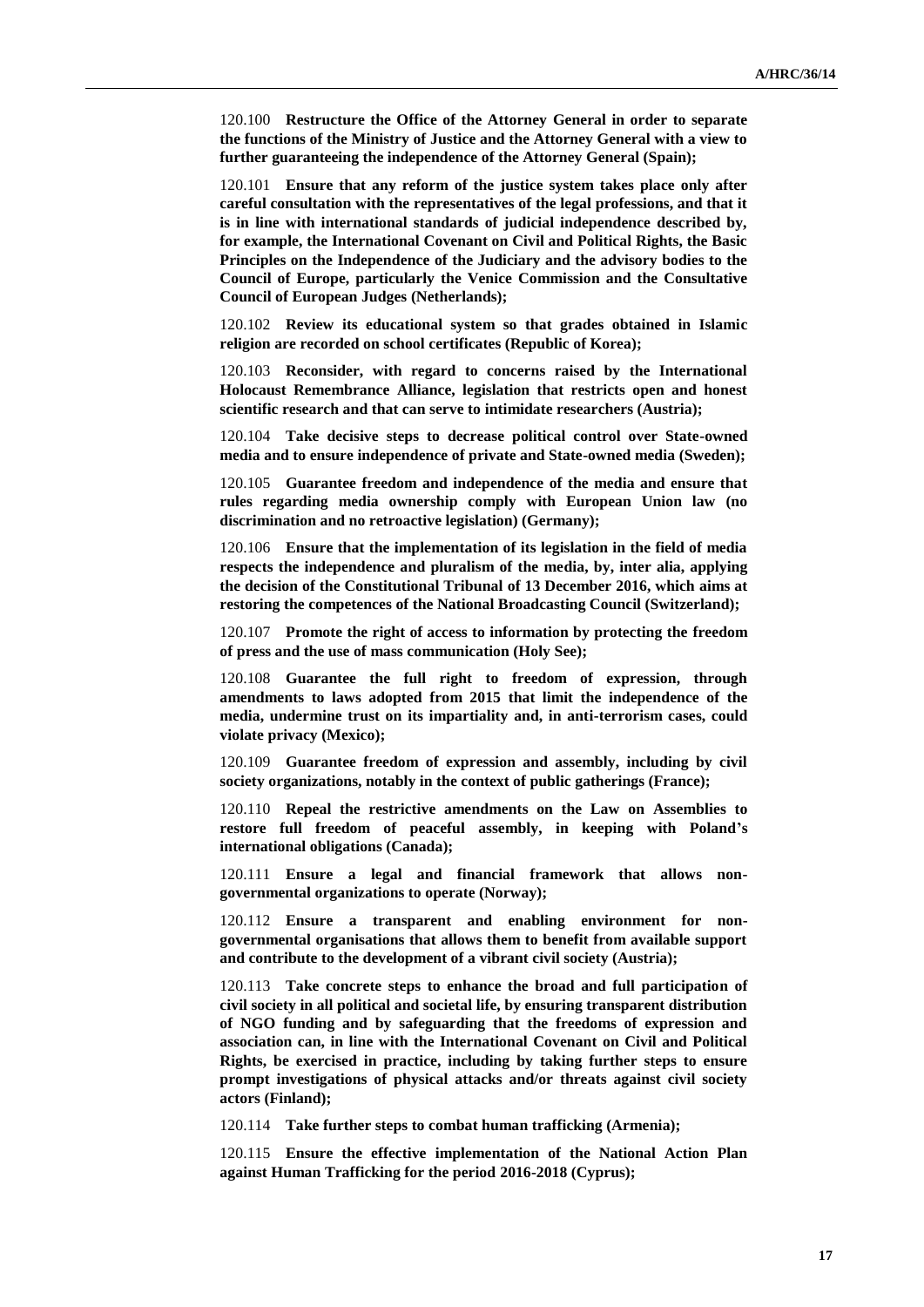120.116 **Continue the national efforts in the framework of the new National Action Plan against Human Trafficking to prevent and combat human trafficking and ensure the rehabilitation of victims (Egypt);**

120.117 **Consider introducing procedures for the identification of persons vulnerable to trafficking, strengthen the prosecution of perpetrators of human trafficking and further support the rehabilitation of victims (Serbia);**

120.118 **Reinforce the work already under way to tackle modern forms of slavery, by strengthening efforts to obstruct criminal networks and identifying victims of human trafficking (United Kingdom of Great Britain and Northern Ireland);**

120.119 **Continue to develop national mechanisms to combat trafficking in human beings, including by conducting a thorough investigation into reports of cases of human trafficking and by establishing a legal framework for the protection of child victims of human trafficking (Belarus);**

120.120 **Pay attention to prevention and protection measures that address the particular vulnerability of children to trafficking (Islamic Republic of Iran);**

120.121 **Strengthen actions to combat human trafficking, with an emphasis on prevention and protection measures that address the particular vulnerability of children to trafficking (Georgia);**

120.122 **Ensure that regulations pertaining to the right to privacy are in line with the principles of legality, necessity and proportionality**. **Establish an independent and effective oversight mechanism (Germany);**

120.123 **Review its procedures, practices and legislation to ensure that any interference with the right to privacy is consistent with international human rights standards, especially with the principles of legality, necessity and proportionality (Brazil);**

120.124 **Continue to protect the natural family and marriage, formed by a husband and a wife, as the fundamental unity of society, as well as the unborn (Holy See);**

120.125 **Ensure the implementation of all the provisions of the International Covenant on Economic, Social and Cultural Rights, within the national legal system (Iraq);**

120.126 **Ensure that all provisions of the International Covenant on Economic, Social and Cultural Rights are given full effect in its domestic legal order, and in that regard ensure the justiciability of those rights (South Africa);**

120.127 **Strengthen policies to counter the phenomenon of homelessness, especially among children, and put an end to it (Libya);**

120.128 **Ensure the full implementation of women's rights, in particular in relation to effective access to sexual and reproductive health and rights (France);**

120.129 **Ensure the protection of the right of women to have access to abortions and for women (and couples) to decide freely and responsibly the number, spacing and timing of their children (Australia);**

120.130 **Ensure that women are given the medical and professional services necessary to exercise their legal right to terminate a pregnancy, and ascertain that women have the right to decide over their own bodies (Sweden);**

120.131 **Ensure that women can have access to lawful abortions by creating clear, legally binding regulations for the implementation of the 1993 Family Planning Act (Norway);**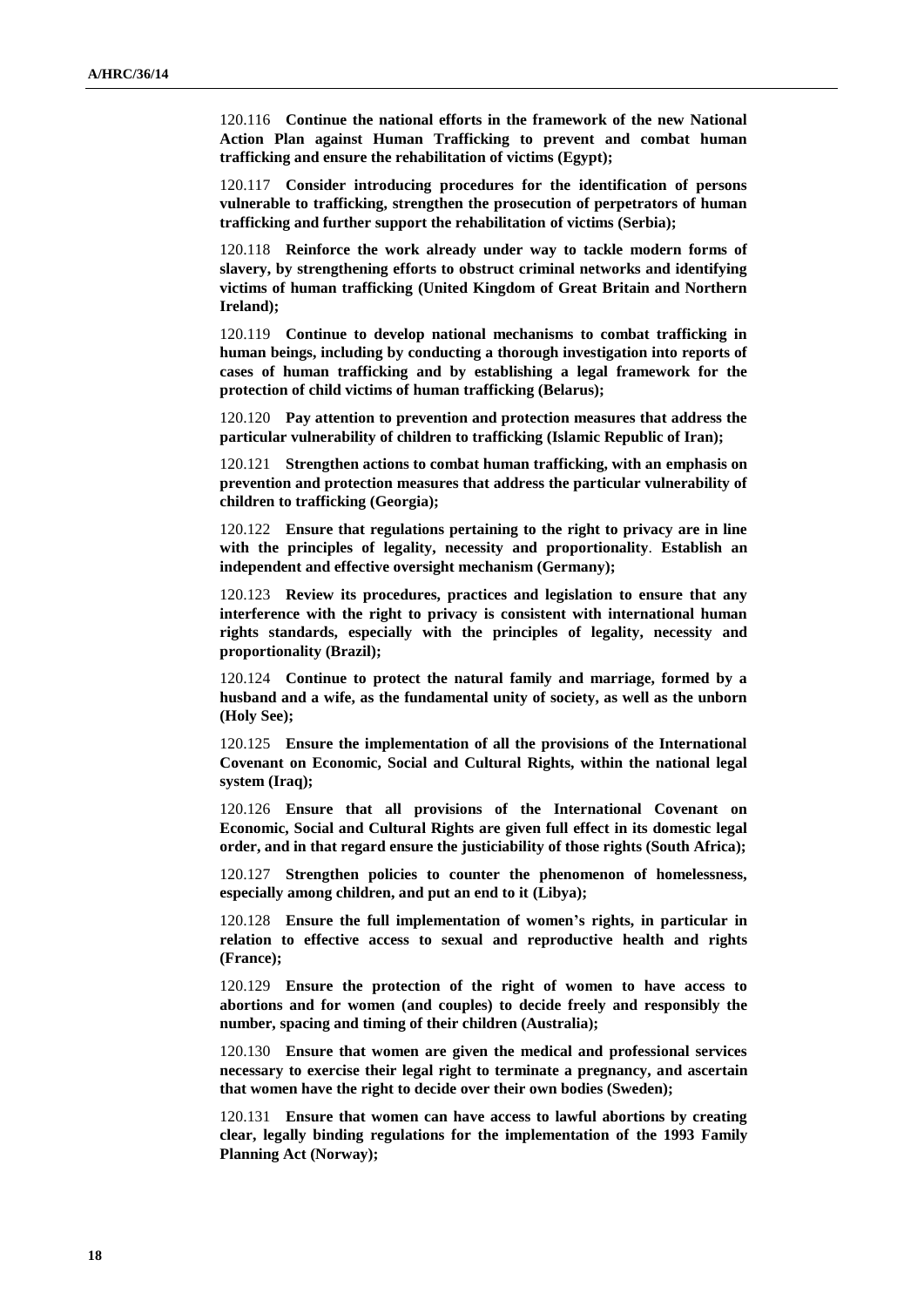120.132 **Ensure that safe and legal abortions are accessible in practice by creating clear, legally binding regulations for the implementation of the 1993 Act on Family Planning (Iceland);**

120.133 **Ensure that safe legal abortions are available and accessible in practice, in keeping with the 1993 Act on Family Planning and consistent with Poland's obligations under articles 12 and 16 of the Convention on the Elimination of All Forms of Discrimination against Women (Canada);**

120.134 **Implement fully and effectively the judgments of the European Court of Human Rights on access to abortion (Iceland);**

120.135 **Implement fully and effectively the judgments of the European Court of Human Rights in the case of** *RR v. Poland* **and** *P&S v. Poland* **on the issue of women and girls' access to sexual and reproductive health-care and services (Netherlands);**

120.136 **Expand the scope of the compulsory course on family life education to provide a comprehensive and age-appropriate education on sexual and reproductive health and rights and to ensure unimpeded access to sexual and reproductive health services, including to safe and legal abortions (Slovenia);**

120.137 **Take further steps for the elimination of discrimination against women (Republic of Moldova);**

120.138 **Continue its efforts to put in place improved solutions and legislation aimed at eliminating all forms of discrimination against women (Cyprus);**

120.139 **Undertake further governmental initiatives and projects aimed at comprehensively combating discrimination against women (Romania);**

120.140 **Continue its efforts to promote gender equality by focusing on the implementation of the National Action Programme for Equal Treatment (Pakistan);**

120.141 **Take further effective measures to combat violence against women (China);**

120.142 **Continue its efforts to prevent and eliminate all forms of violence against women (Timor-Leste);**

120.143 **Intensify its actions to combat violence against women and counter discrimination against women (Sri Lanka);**

120.144 **Adopt a comprehensive strategy aimed at preventing and eliminating all forms of violence against women (Republic of Moldova);**

120.145 **Continue its efforts to eliminate violence against women, including domestic violence (Philippines);**

120.146 **Harmonize its national legislation with the provisions of the Istanbul Convention (Bosnia and Herzegovina);**

120.147 **Harmonize its national legislation with the provisions of the Council of Europe Convention on Preventing and Combating Violence against Women and Domestic Violence (Turkey);**

120.148 **Continue its efforts to combat violence, including violence against women, and adopt a comprehensive strategy aimed at preventing and eliminating all forms of violence against women (State of Palestine);**

120.149 **Strengthen the elimination of all forms of violence against women by criminalizing domestic violence and marital rape (Belgium);**

120.150 **Amend the Criminal Code to criminalize domestic violence clearly and implement a comprehensive strategy to eliminate all forms of violence against women (Sierra Leone);**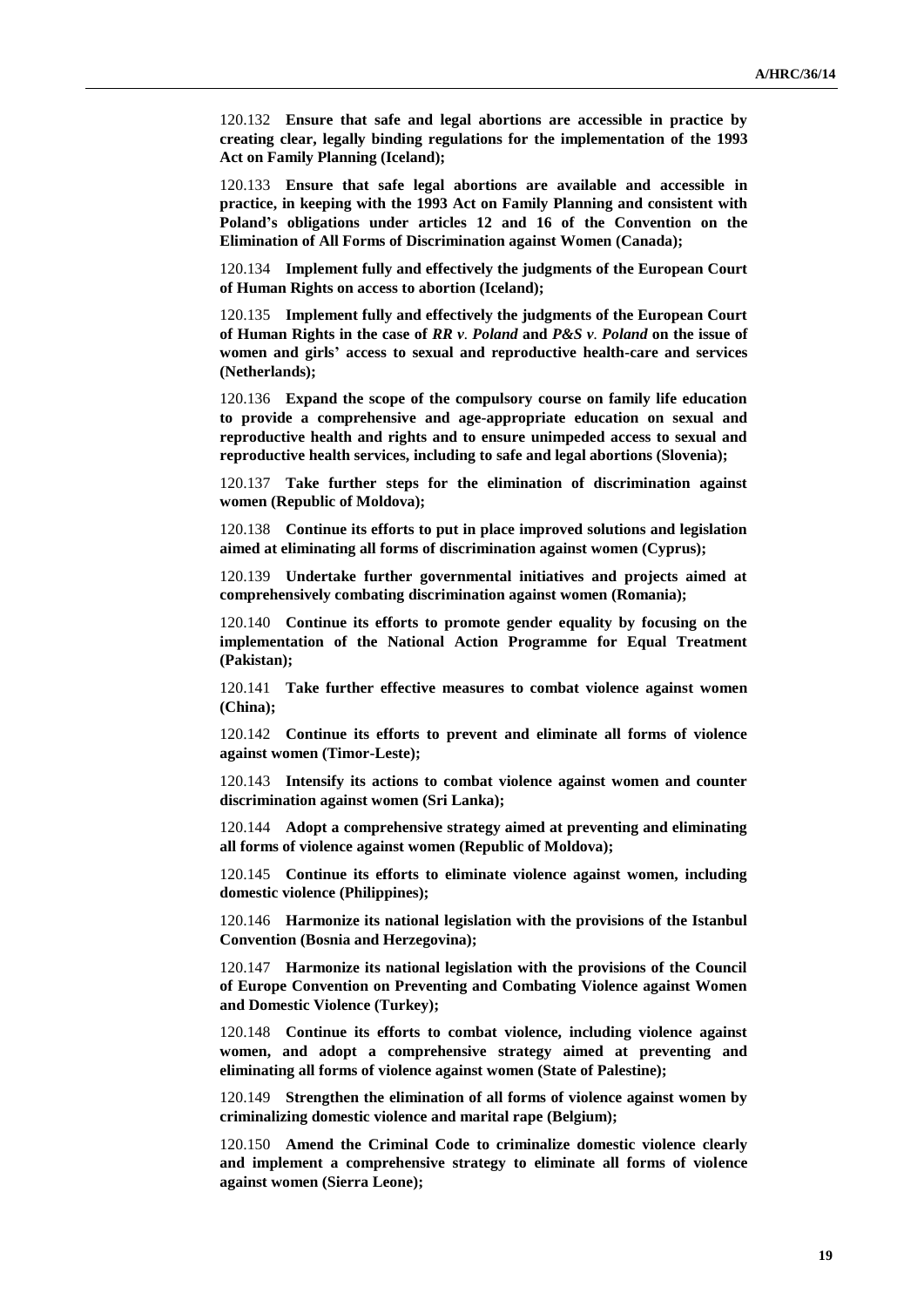120.151 **Work to address the issue of domestic violence in Poland and ensure support for victims (Australia);**

120.152 **Organize a national campaign to raise awareness on the specific needs of women victims of domestic violence and gender-based violence (Croatia);**

120.153 **Provide adequate and stable funding for legal, psychological and medical assistance and shelter for victims of domestic violence (Denmark);**

120.154 **Continue its good efforts to address violence against women and domestic violence, including by increasing support for victims of domestic violence (Latvia);**

120.155 **Provide adequate and stable funding for care centres and shelters for women and children victims of domestic violence (Chile);**

120.156 **Proceed with the implementation of the programme entitled "Prevention of Domestic Violence and Violence on the Grounds of Gender" (Israel);**

120.157 **Strengthen the protection of migrant women from gender-based violence (Islamic Republic of Iran);**

120.158 **Adopt measures to protect women's rights, including by strengthening of laws against sexual violence and ensuring the equal participation of women in political and public affairs (Botswana);**

120.159 **Continue to promote the participation of women in public and political life of the country (Bosnia and Herzegovina);**

120.160 **Take appropriate measures to strengthen the implementation of the**  2011 **Act on Support for Family and Alternative Care Systems (Pakistan);**

120.161 **Continue to reinforce actions aimed at the protection of children against violence and other forms of maltreatment (Bosnia and Herzegovina);**

120.162 **Ensure that all cases of sexual abuse of children are investigated and perpetrators prosecuted, and that victims are adequately compensated and rehabilitated (South Africa);**

120.163 **Take steps to ensure the acceptance and general public knowledge of the existing measures for the legal protection of children, in particular with regard to children with disabilities (Sweden);**

120.164 **Continue to improve the situation of persons with disabilities, including by accelerating the preparation of relevant strategies for 2017-2030, and start implementing them (Libya);**

120.165 **Accelerate the implementation of the Strategy for People with Disabilities for the period 2017-2030 to strengthen the task force on the support system for people with disabilities, their families and caretakers (Indonesia);**

120.166 **Continue its policies and measures for the promotion and protection of the rights of the national minorities (Armenia);**

120.167 **Guarantee the rights of education, health, housing and employment of Roma and other ethnic minorities (China);**

120.168 **Strengthen the policies and programmes aimed at giving the Roma population equal opportunities in the access to services (Peru);**

120.169 **Continue its efforts to better assist children of Roma origin to have access to quality education and therefore advance the integration of Roma (Hungary);**

120.170 **Strengthen efforts to provide preschool education for Roma children as a prerequisite for their equal access to further education without discrimination (Croatia);**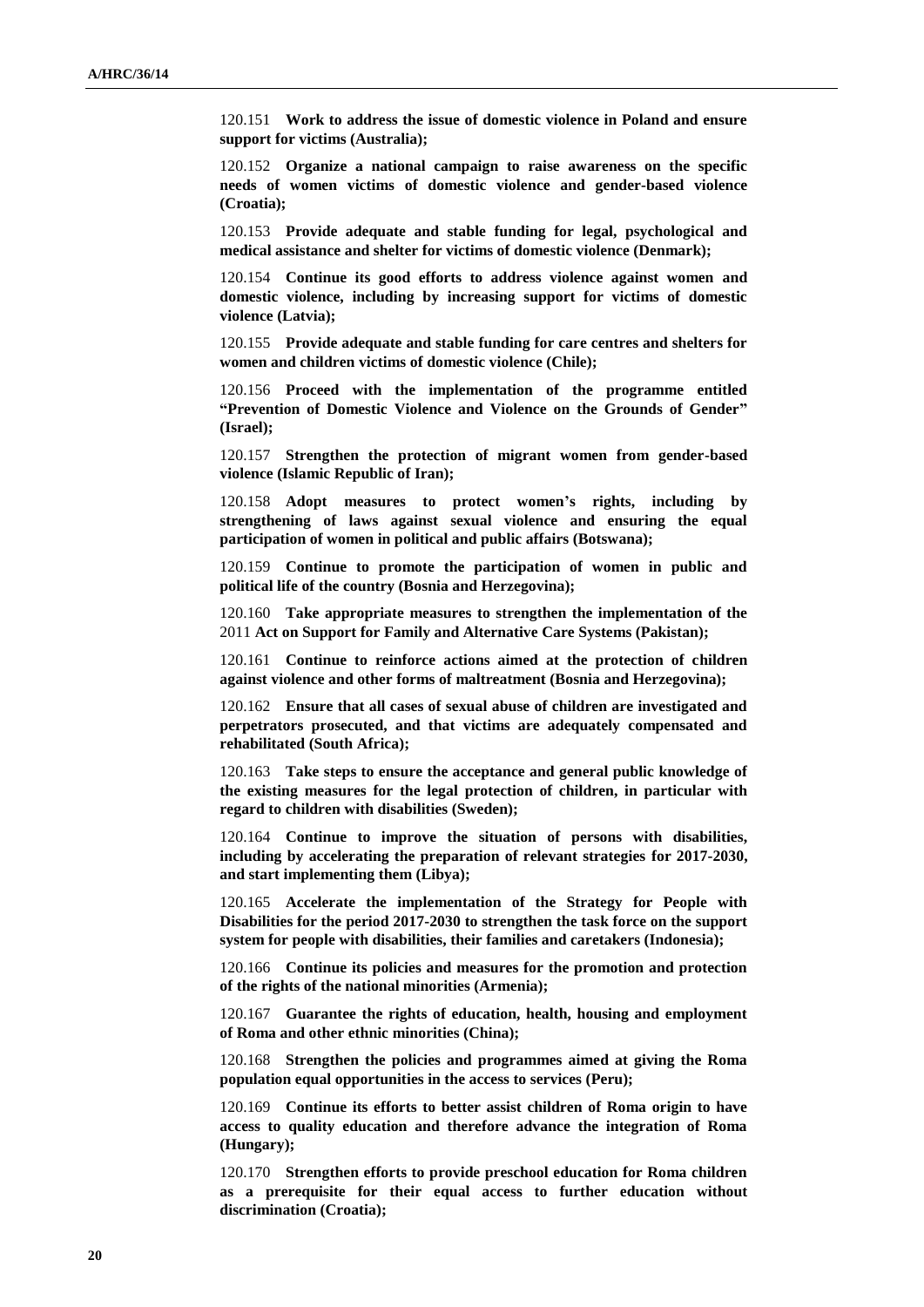120.171 **Adopt concrete measures to strengthen the protection of migrants, refugees and asylum seekers (Guatemala);**

120.172 **Adopt the measures necessary to combat de facto and de jure discrimination against migrants in irregular situations (Uruguay);**

120.173 **Take urgent measures to investigate and sanction acts of discrimination against migrants, refugees and minorities, in particular by ensuring the protection necessary to those who report acts of discrimination (Argentina);**

120.174 **Guarantee the appropriate treatment of migrants in irregular situations and waiting for deportation from the country, including access to legal remedies (Russian Federation);**

120.175 **Continue to make efforts to protect migrant workers from all forms of exploitation and abuse, in particular those from the Democratic People's Republic of Korea, by improving their working condition in accordance with relevant international standards (Republic of Korea);**

120.176 **Guarantee basic services to the children of migrants in irregular situations, in particular in the areas of education and health (Uruguay);**

120.177 **Increase attention to the integration process for refugees (Islamic Republic of Iran);**

120.178 **Consider participating in further burden sharing programmes, such as the European Union refugee relocation scheme and the refugee quota system (Turkey);**

120.179 **Consider issues related to the access of asylum seekers, taking into account obligations under the international treaties (Belarus);**

120.180 **Take measures towards respecting fully the principle of nonrefoulement when it comes to a foreigner's refugee status (Greece);**

120.181 **Prepare a draft amendment to the Foreigners Act prohibiting the detention of families with minors and unaccompanied minors for the purposes of return and asylum proceedings (Kyrgyzstan);**

120.182 **Take urgent measures in order that asylum-seeking children are not deprived of their liberty (Argentina);**

120.183 **Take measures to guarantee full access to education and health care for the most vulnerable persons, including refugees and asylum seekers (Holy See);**

120.184 **Continue its efforts to ensure due commemoration of the Holocaust (Israel);**

120.185 **Investigate thoroughly all acts of vandalism against graves and monuments of Soviet soldiers who perished in the fight against Nazi Germany and bring the perpetrators to justice (Russian Federation)**.

121. **All conclusions and/or recommendations contained in the present report reflect the position of the submitting State(s) and/or the State under review. They should not be construed as endorsed by the Working Group as a whole.**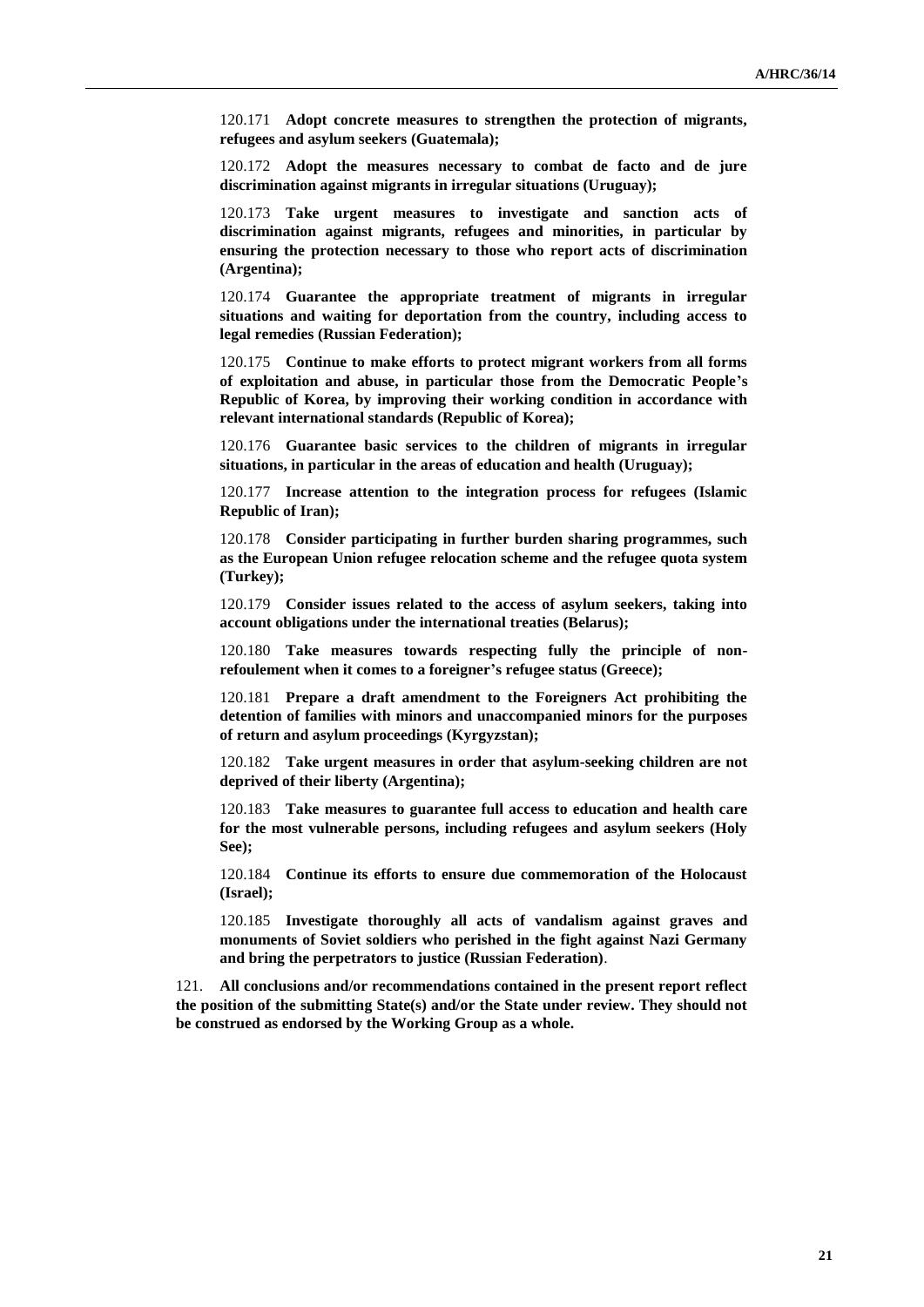#### **Annex**

#### **Composition of the delegation**

The delegation of Poland was headed by H .E. Ms. Renata Szczech, Undersecretary of State, Ministry of Foreign Affairs, and composed of the following members:

- H.E. Mr. Piotr Stachanczyk, Ambassador, Permanent Representative of the Republic of Poland to the United Nations Office and other International Organizations at Geneva, Deputy Head of the Delegation;
- Mr. Wojciech Kaczmarczyk, Director of the Civil Society Department, Chancellery of the Prime Minister;
- Mr. Krzysztof Maslo, Director of the Department of International Cooperation and Human Rights, Ministry of Justice;
- Ms. Anna Widarska, Director of Mother and Child Department, Ministry of Health;
- Mr. Michał Zon, Director of the Legal Department, Central Board of Prison Service;
- Mr. Mariusz Cichomski, Deputy Director of the Public Order Department, Ministry of the Interior and Administration;
- Mr. Maciej Janczak, Deputy Director of the United Nations and Human Rights Department, Ministry of Foreign Affairs;
- Mr. Adam Knych, Deputy Director of the Analysis and Migration Policy Department, Ministry of the Interior and Administration;
- Mr. Piotr Rychlik, Deputy Director, Legal and Treaty Department, Ministry of Foreign Affairs;
- Mr. Jerzy Baurski, Deputy Permanent Representative of the Republic of Poland to the United Nations Office and other International Organizations at Geneva;
- Ms. Magdalena Lubelska, Head of Section, Bureau of the Head of the Office for Foreigners;
- Ms. Daria Wolosiuk, Head of Human Rights Section, Department of the United Nations and Human Rights, Ministry of Foreign Affairs;
- Ms. Agnieszka Karpinska, First Counsellor, Permanent Mission of the Republic of Poland to the UN Office at Geneva;
- Mr. Pawel Jaros, Judge, Chief Specialist, Department of International Cooperation and Human Rights, Ministry of Justice;
- Mr. Paweł Kaczor, Judge, Chief Specialist, Department of International Cooperation and Human Rights, Ministry of Justice;
- Mr. Przemysław Domagala, Judge, Chief Specialist, Department of International Cooperation and Human Rights, Ministry of Justice;
- Ms. Beata Sobieraj-Skonieczna, Prosecutor, Prosecution General;
- Mr. Zbigniew Wierzbowski, Prosecutor, Prosecution General;
- Mr. Jacek Lazarowicz, Prosecutor, Prosecution General;
- Ms. Anna Blaszczyk, Minister's Counsellor, Mother and Child Department, Ministry of Health;
- Ms. Wirginia Prejs-Idczak, Minister's Counsellor, Analysis and Migration Policy Department, Ministry of the Interior and Administration;
- Ms. Wieslawa Kostrzewa-Zorbas, Counsellor of the Chief of Chancellery of the Prime Minister;